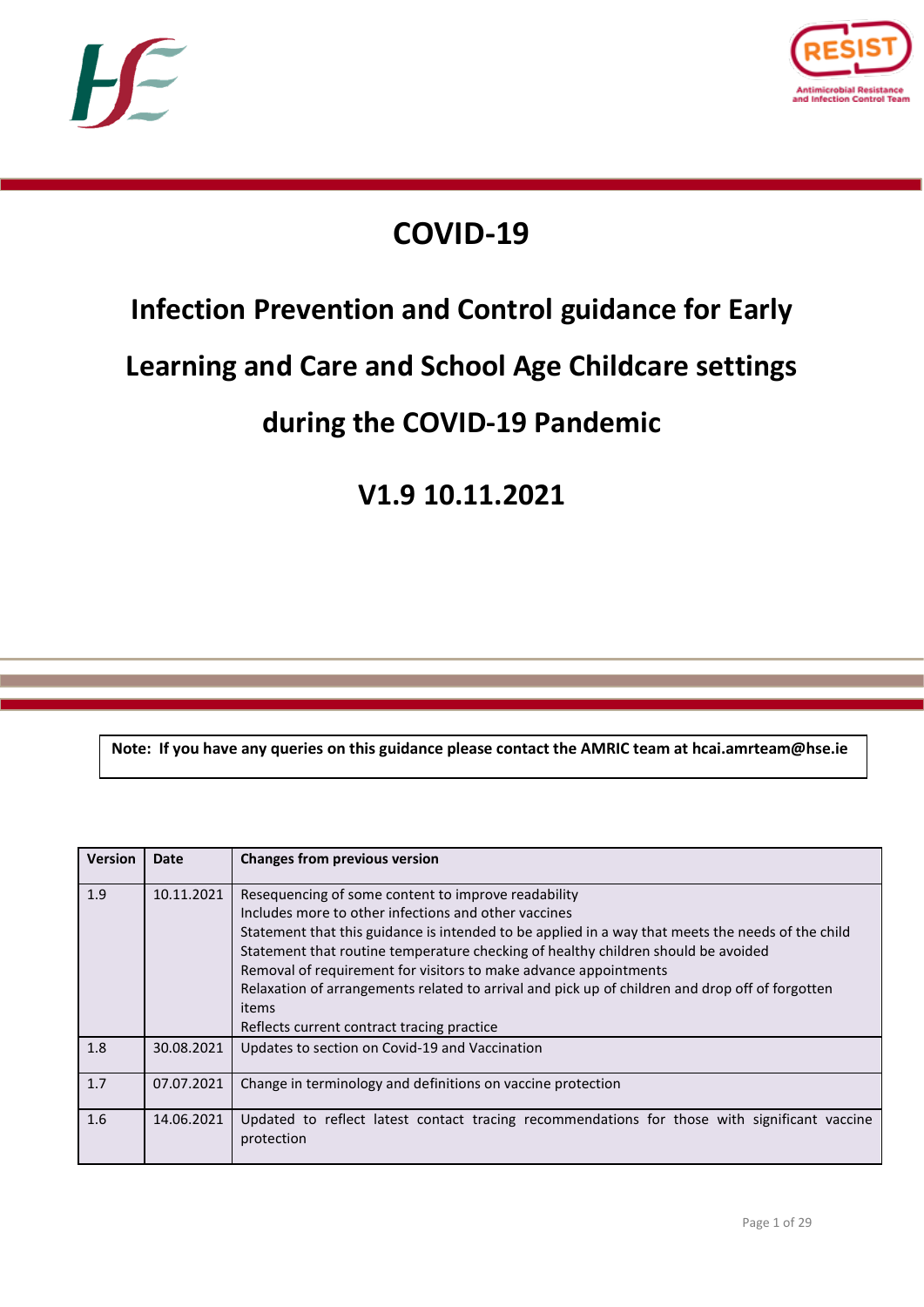| <b>Version</b> | <b>Date</b> | <b>Changes from previous version</b>                                                                                                                                                                                                                                                                                                                                                                                                                                                                                                                                                                                                                                                                                                                                                                                                                                                                                                                                                                                                                                                                                                                                                                                                                                                                                                                                                                                                                                                                                                                                                                                                                                                                                                                                                                                                                                                                                                                                                  |
|----------------|-------------|---------------------------------------------------------------------------------------------------------------------------------------------------------------------------------------------------------------------------------------------------------------------------------------------------------------------------------------------------------------------------------------------------------------------------------------------------------------------------------------------------------------------------------------------------------------------------------------------------------------------------------------------------------------------------------------------------------------------------------------------------------------------------------------------------------------------------------------------------------------------------------------------------------------------------------------------------------------------------------------------------------------------------------------------------------------------------------------------------------------------------------------------------------------------------------------------------------------------------------------------------------------------------------------------------------------------------------------------------------------------------------------------------------------------------------------------------------------------------------------------------------------------------------------------------------------------------------------------------------------------------------------------------------------------------------------------------------------------------------------------------------------------------------------------------------------------------------------------------------------------------------------------------------------------------------------------------------------------------------------|
| 1.5            | 24.03.2021  | Updated section on spread of the virus<br>Updated section on samples and testing for the virus<br>Updated recommendation on the use of face covering by staff in early learning and care and childcare<br>settings<br>Reference to increasing ventilation indoors and in vehicles in so far as practical consistent with<br>comfort and security.                                                                                                                                                                                                                                                                                                                                                                                                                                                                                                                                                                                                                                                                                                                                                                                                                                                                                                                                                                                                                                                                                                                                                                                                                                                                                                                                                                                                                                                                                                                                                                                                                                     |
| 1.4            | 04.03.2021  | Removal of appendix 1 and link to sample parental declaration form<br>https://www.hpsc.ie/a-z/respiratory/coronavirus/novelcoronavirus/guidance/educationguidance/                                                                                                                                                                                                                                                                                                                                                                                                                                                                                                                                                                                                                                                                                                                                                                                                                                                                                                                                                                                                                                                                                                                                                                                                                                                                                                                                                                                                                                                                                                                                                                                                                                                                                                                                                                                                                    |
| 1.3            | 26.02.2021  | Close contacts updated to advise restrict movement in line with current HPSC advice - link provided                                                                                                                                                                                                                                                                                                                                                                                                                                                                                                                                                                                                                                                                                                                                                                                                                                                                                                                                                                                                                                                                                                                                                                                                                                                                                                                                                                                                                                                                                                                                                                                                                                                                                                                                                                                                                                                                                   |
| 1.2            | 31.07.2020  | Introduction. Statement that medical practitioner/assurance is not required for return to childcare<br>and introduction of the concept of parental declaration<br>Information of COVID-19. Statement that routine testing of asymptomatic children and childcare<br>workers is not required and that when testing is required the standard testing pathway is generally<br>appropriate<br>How to help prevent spread of all respiratory viruses including COVI-19. Statement that on site<br>temperature checking is not recommended and advice to comply with Government advice regarding<br>travel.<br>Managing visitors. New information on managing visitors<br>Limiting the extent to which groups of people mix with each other. Clarification on pod structures<br>and more flexibility in relation to examples of possible pod structures<br>Physical distancing measures. Statement to encourage outdoor activities<br>Transport to and from childcare. Details on transport arrangements<br>Hygiene measures and cleaning regimes. Clarification that cloth face coverings by childcare workers<br>it appropriate if it is not a barrier to care and reference to the option of a visor. Advice against use of<br>newer disinfection technologies.<br>Selection and management of toys. Guidance on kinetic sand and sand pits<br>Children with additional support or care needs. This is a new section<br>Parent and Toddler Groups. This is a new section<br>If a child or staff member is in the child care facility at the time that they feel unwell. Clarification<br>that a temperature of 38°C should not be discounted as teething, that a staff member who has helped<br>someone who is unwell does not need to go home, that the entire pod does not need to go home,<br>parental declaration on return to childcare and link to guidance on First Aid<br>Advice on Cleaning. Additional details and a new table<br>Appendix 1. Sample Parental Declaration Form |
| 1.1            | 24.06.2020  | Altered wording regarding contact tracing to reflect changes in National Contact tracing guidance<br>regarding suspected cases which is in line with actions for current phase of pandemic.                                                                                                                                                                                                                                                                                                                                                                                                                                                                                                                                                                                                                                                                                                                                                                                                                                                                                                                                                                                                                                                                                                                                                                                                                                                                                                                                                                                                                                                                                                                                                                                                                                                                                                                                                                                           |
| 1.0            | 27.05.2020  | Initial guidance                                                                                                                                                                                                                                                                                                                                                                                                                                                                                                                                                                                                                                                                                                                                                                                                                                                                                                                                                                                                                                                                                                                                                                                                                                                                                                                                                                                                                                                                                                                                                                                                                                                                                                                                                                                                                                                                                                                                                                      |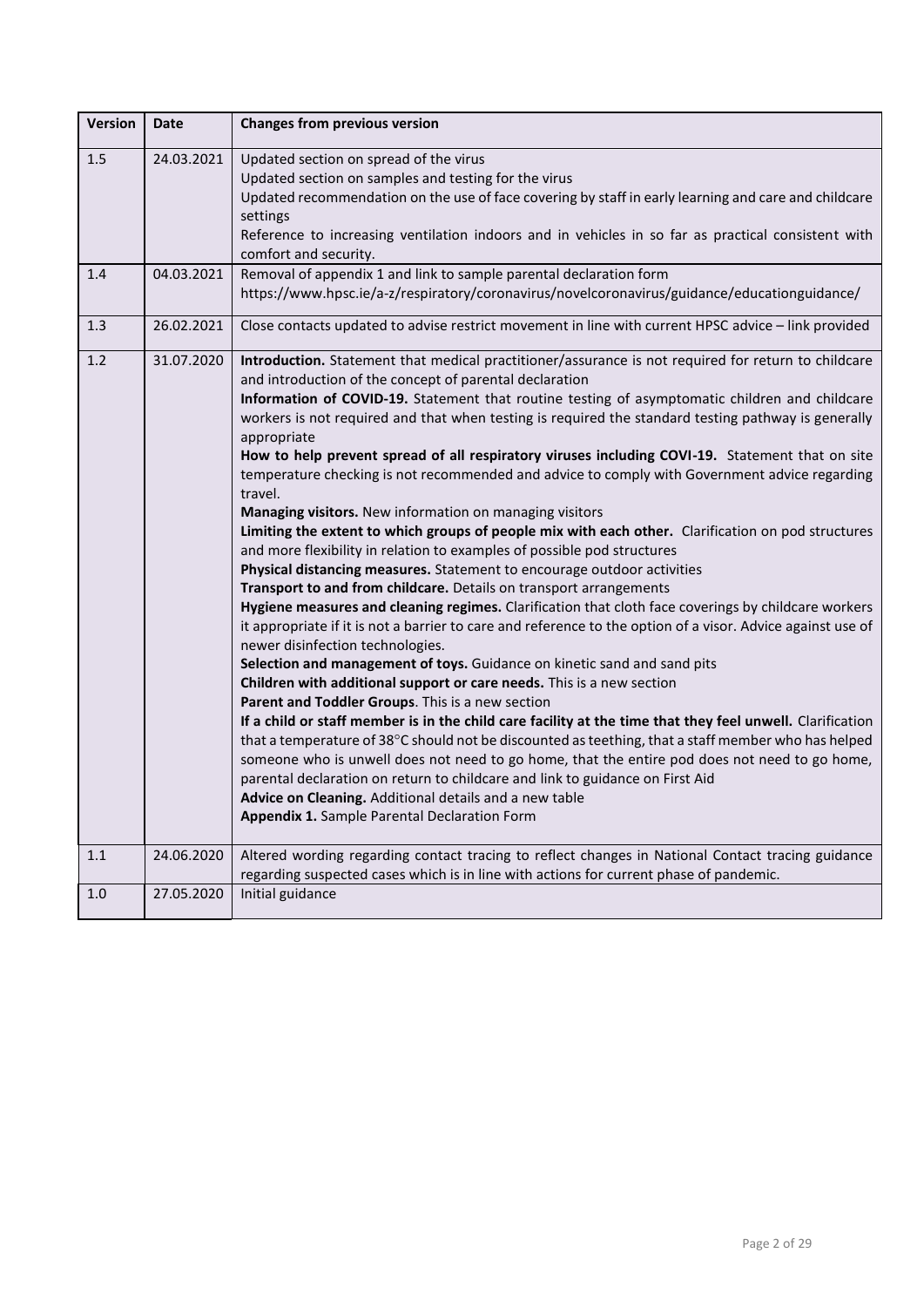# **Table of Contents**

| How to help prevent spread of all respiratory infections including COVID-19            |  |
|----------------------------------------------------------------------------------------|--|
|                                                                                        |  |
|                                                                                        |  |
|                                                                                        |  |
|                                                                                        |  |
|                                                                                        |  |
|                                                                                        |  |
|                                                                                        |  |
|                                                                                        |  |
| 9. Selection and management of toys from an infection prevention viewpoint 18          |  |
|                                                                                        |  |
|                                                                                        |  |
|                                                                                        |  |
| 13. What to do if you are informed that a child who attends your childcare setting has |  |
|                                                                                        |  |
|                                                                                        |  |
|                                                                                        |  |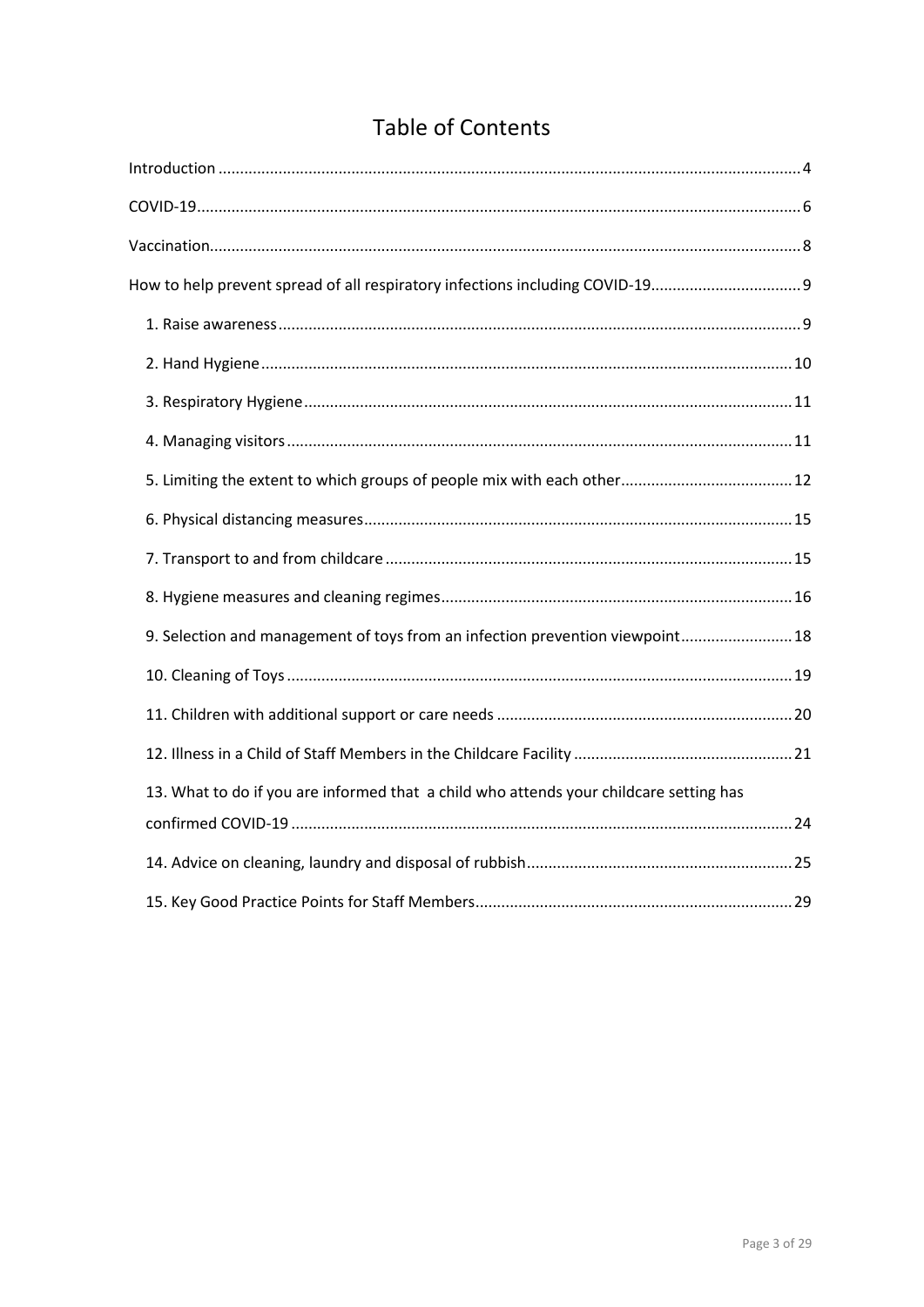#### <span id="page-3-0"></span>**Introduction**

This document does not replace existing health and safety regulations or other legal obligations for early year's childcare providers. It is intended to supplement existing infection prevention and control guidance by providing information around specific concerns relating to COVID-19.

This is a guidance document. It should be used in a practical way by childcare workers to support them in balancing steps to reduce the risk of infection with the need to provide a safe and nurturing environment that is appropriate to the needs of each child. An atmosphere of fear and an overwhelming preoccupation with hygiene can be harmful to children without materially reducing the risk of infection beyond what can be achieved with a common sense approach. The guidance must fit the needs of the child rather than fitting the child to the guidance.

It is important for parents and for those who deliver childcare to accept that no interpersonal activity is without risk of transmission of infection at any time. Generally, the closer the physical contact, the more likely infection is to spread from one person to another. There are particular issues with small children because they tend put things in their mouths and naturally seek very close contact with caregivers and other children. Many childcare services have had experience of dealing with these challenges in the context of bacteria that cause diarrhoea such as Vero-Toxigenic *E. coli* (VTEC) or of flu-like illness in childcare services. The risk of spread of infection in childcare or other settings is related to the size of the groups of people that interact with each other. Generally, the larger the number of people in a group, the more people are placed at risk of infection if infection is accidentally introduced. These issues are brought into sharper focus during a pandemic, but the principles are not different from those that apply to childcare at any time. Most parents understand that some level of risk of infection is unavoidable as a part of a normal childhood. However, parents are very different with respect to their tolerance of infection risk and ability to accept infection and the harm it causes. Therefore, it is important that parents have a clear understanding of the benefits and risks of childcare and that it is not possible to guarantee that infection can be prevented in any setting either in a childcare centre, school or in a home.

Requiring assurances/certification from medical practitioners prior to attendance at childcare or prior to return to childcare after an absence is not appropriate as it places an unnecessary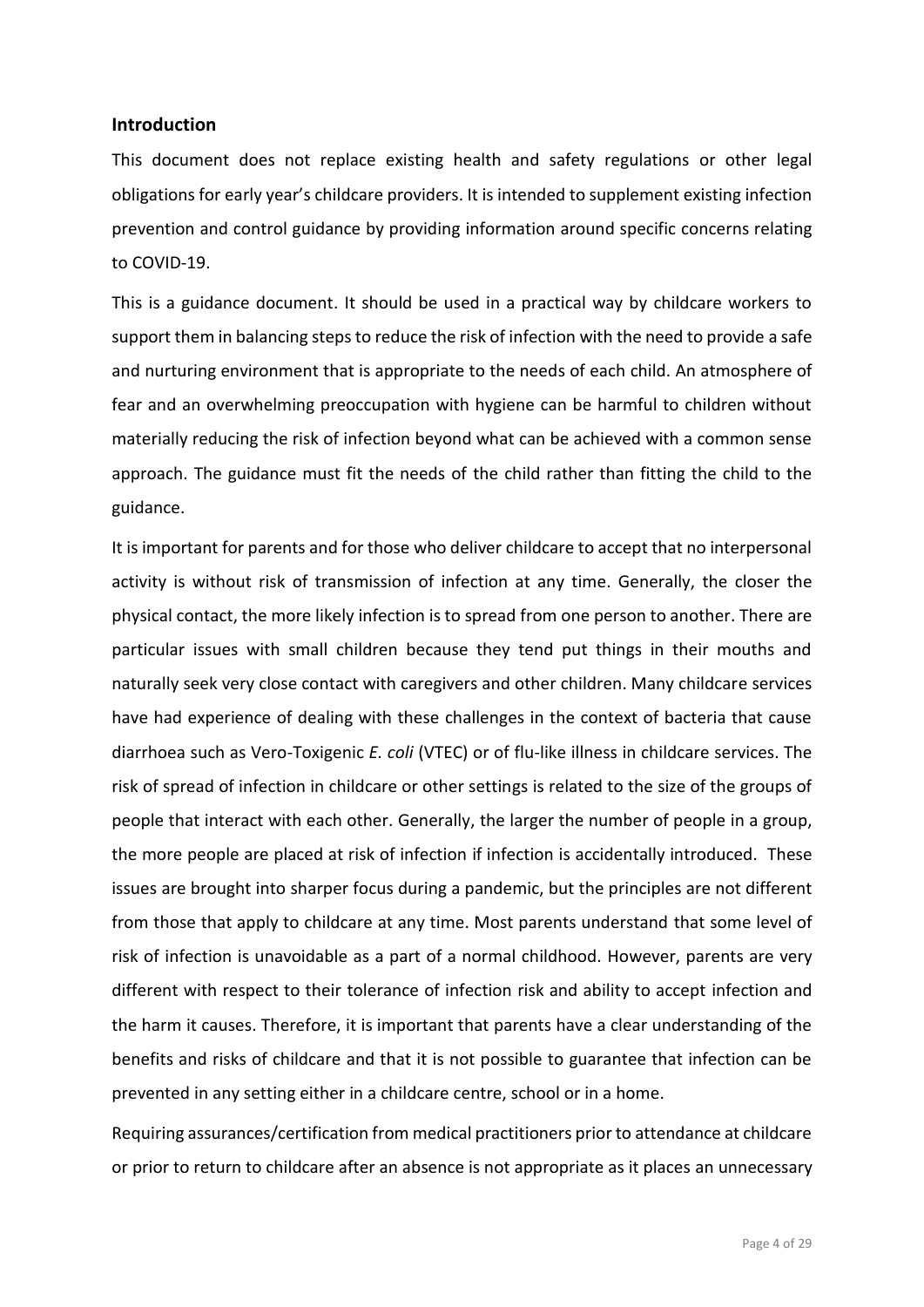demand on the healthcare system and there is no reason to expect it to increase the safety of childcare services. Any process of medical certification in this context will of necessity relate to the child's condition one or more days before attendance for childcare and the child's condition may have changed in the interim. In any case, there is no reason to believe that such a process could make any practical difference to the actual risk of COVID-19 infection or other infectious disease for the child themselves, for other children attending childcare or for childcare workers, beyond that which is achieved by parental judgment supported by vigilance on the part of sensible and experienced childcare workers.

Parents of children who have medical conditions that require ongoing regular medical care will have an opportunity to discuss concerns they may have with the child's doctor during regular review visits. Parents must be trusted to incorporate that advice into their decisions regarding childcare so that it is not appropriate to require certification even in the case of such children. As below it may be helpful to ask parents to make a verbal or written declaration on returning to childcare to confirm that they have no reason to believe the child has infectious disease and have followed all medical and public health guidance they have received with respect to exclusion of the child from childcare services. A sample parental declaration form, which includes the principle that a parent will have sought appropriate medical or public health advice and followed this, is available at the following link:

#### [https://www.hpsc.ie/a-](https://scanner.topsec.com/?u=https%3A%2F%2Fwww.hpsc.ie%2Fa-z%2Frespiratory%2Fcoronavirus%2Fnovelcoronavirus%2Fguidance%2Feducationguidance%2F&t=a80320abf5fca90360a58f556f540fa1e8ae9f77&d=2104)

#### [z/respiratory/coronavirus/novelcoronavirus/guidance/educationguidance/](https://scanner.topsec.com/?u=https%3A%2F%2Fwww.hpsc.ie%2Fa-z%2Frespiratory%2Fcoronavirus%2Fnovelcoronavirus%2Fguidance%2Feducationguidance%2F&t=a80320abf5fca90360a58f556f540fa1e8ae9f77&d=2104)

Routine precautions to prevent infection in childcare settings are always important but even more so in a pandemic situation. A heightened awareness by staff, parents and children (where age appropriate) is required so that they know how to protect each other and how to recognise and report symptoms of COVID-19 infection, and of other potentially infectious diseases. It is worth noting that making the most of activities in outdoor space, including parks and amenities not only promotes general health and wellbeing but also help to reduce the risk of spread of respiratory viruses such as the virus that causes COVID-19.

This guidance will assist childcare settings in providing advice for staff on the following:

- 1. the novel coronavirus that causes COVID-19 disease;
- 2. how to help prevent spread of infections including COVID-19;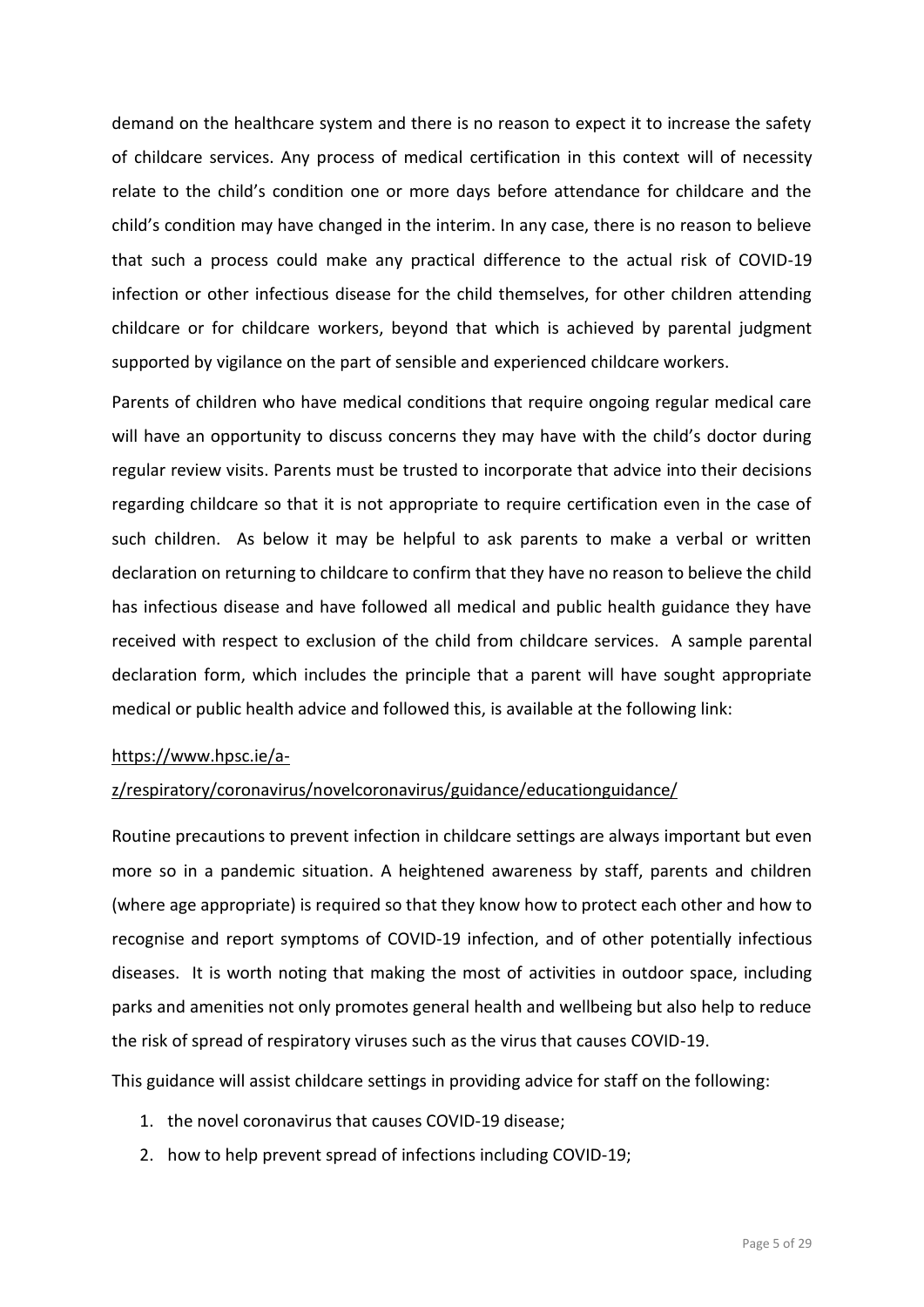- 3. how to recognise if a child may have infection
- 4. what to do if someone who is confirmed or suspected to have COVID-19 has been in a childcare setting;
- 5. advice on how to clean /disinfect areas where there has been a case of COVID-19 in a childcare setting.

# <span id="page-5-0"></span>**COVID-19**

COVID-19 is a new illness that can affect your lungs and airways. It is caused by a new coronavirus (SARS-CoV-2). This virus is changing over time. The virus is spread mainly through the air in tiny particles scattered from the nose and mouth of a person with infection. The particles can be scattered when the infected person coughs, sneezes, talks or laughs. To infect you, the virus has to get from an infected person's nose or mouth into your eyes, nose or mouth.

This can happen - *if:*

- 1. You come into close contact with someone who is shedding the virus. The virus is most likely to reach you if you are very close to the person shedding the virus. The virus can also spread through the air over longer distances in crowded settings with poor ventilation; ;
- 2. You touch with your hands surfaces or objects that someone who has the virus has coughed or sneezed on, and then you touch your mouth, nose or eyes without having washed your hands thoroughly. This is called contact spread;

As COVID-19 is a new illness, we are still learning about how easily the virus spreads from person to person and how to control it, so it is important to keep up to date and make sure you are using the most up to date guidance available. This information is available from the following links:

- [HSE-HPSC: https://www.hpsc.ie/a-z/respiratory/coronavirus/novelcoronavirus/](https://www.hpsc.ie/a-z/respiratory/coronavirus/novelcoronavirus/)
- [HSE Hub:](https://hse.drsteevenslibrary.ie/Covid19V2)<https://www2.hse.ie/conditions/covid19/>
- [Department of Health:](https://www.gov.ie/en/campaigns/c36c85-covid-19-coronavirus/) [https://www.gov.ie/en/news/7e0924-latest-updates-on](https://www.gov.ie/en/news/7e0924-latest-updates-on-covid-19-coronavirus/)[covid-19-coronavirus/](https://www.gov.ie/en/news/7e0924-latest-updates-on-covid-19-coronavirus/)

COVID-19 can be a mild or severe illness. Severe illness is much more common in older people (especially older than 70) and in people with certain medical conditions that place them at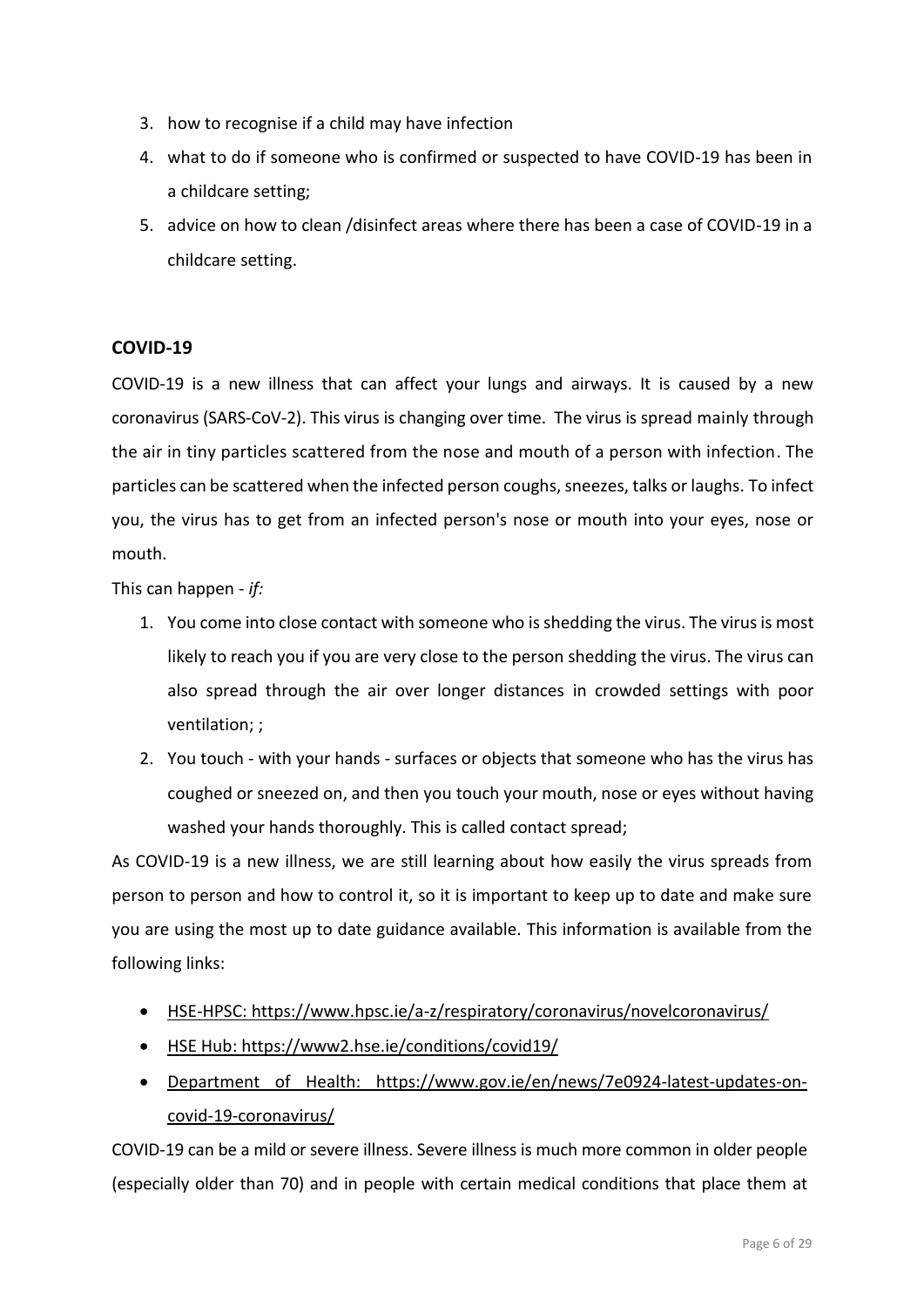increased risk of severe COVID-19. Severe illness is much less common in children and young adults in good health.

Symptoms of COVID-19 and a quick guide resource for children are available on <https://www2.hse.ie/conditions/covid19/symptoms/overview/>

#### [https://www.hpsc.ie/a-](https://www.hpsc.ie/a-z/respiratory/coronavirus/novelcoronavirus/factsheetsandresources/Isolation%20quick%20guide%20under%2013s.pdf)

# [z/respiratory/coronavirus/novelcoronavirus/factsheetsandresources/Isolation%20quick%2](https://www.hpsc.ie/a-z/respiratory/coronavirus/novelcoronavirus/factsheetsandresources/Isolation%20quick%20guide%20under%2013s.pdf) [0guide%20under%2013s.pdf](https://www.hpsc.ie/a-z/respiratory/coronavirus/novelcoronavirus/factsheetsandresources/Isolation%20quick%20guide%20under%2013s.pdf)

People with symptoms of COVID-19 infection are very important in spread of the disease. Symptomatic people appear to be most infectious for other people in the early days after symptoms begin. Infection can also spread from people in the day or two before they get symptoms and it can spread from some people who get an infection but have no symptoms or such mild symptoms that they take little notice of them (asymptomatic spread). People are no longer infectious for other people 10 days after they have developed symptoms except in certain circumstances for example some people in a hospital setting.

Testing for COVID-19, influenza and other respiratory viruses is based on taking a sample from the nose and / or throat. A sample taken from the back of the nose and throat (a nasopharyngeal sample) was the main sample used early in the epidemic but there is a lot of experience now with samples taken from deep in the nose (deep nasal swab) but without going all the way back. Deep nasal swabs (also called mid-turbinate swabs) are much less uncomfortable for many children and adults and are almost as good a sample as the sample from the back of the nose and throat. The deep nasal swab method is an acceptable method for all children and should be used in children who are distressed or have been upset by a previous nasopharyngeal swab. Swabs taken from just inside the nose (anterior nasal swabs) do not work well and are not suitable.

The sample is tested for virus genes in the laboratory. There are also tests for virus (antigen tests) that can be used outside of the laboratory.

Routine testing of children or childcare workers who have no symptoms of COVID-19 and have not been identified as COVID-19 contacts is not recommended. If a parent or guardian is concerned that they or a child may have symptoms of COVID-19 they should self-isolate /isolate the child and telephone their doctor for advice. (Isolation of the child must of course take account of the child's needs for care and attention therefore continuing contact with at least one adult is generally required). Public health guidance on testing is updated regularly.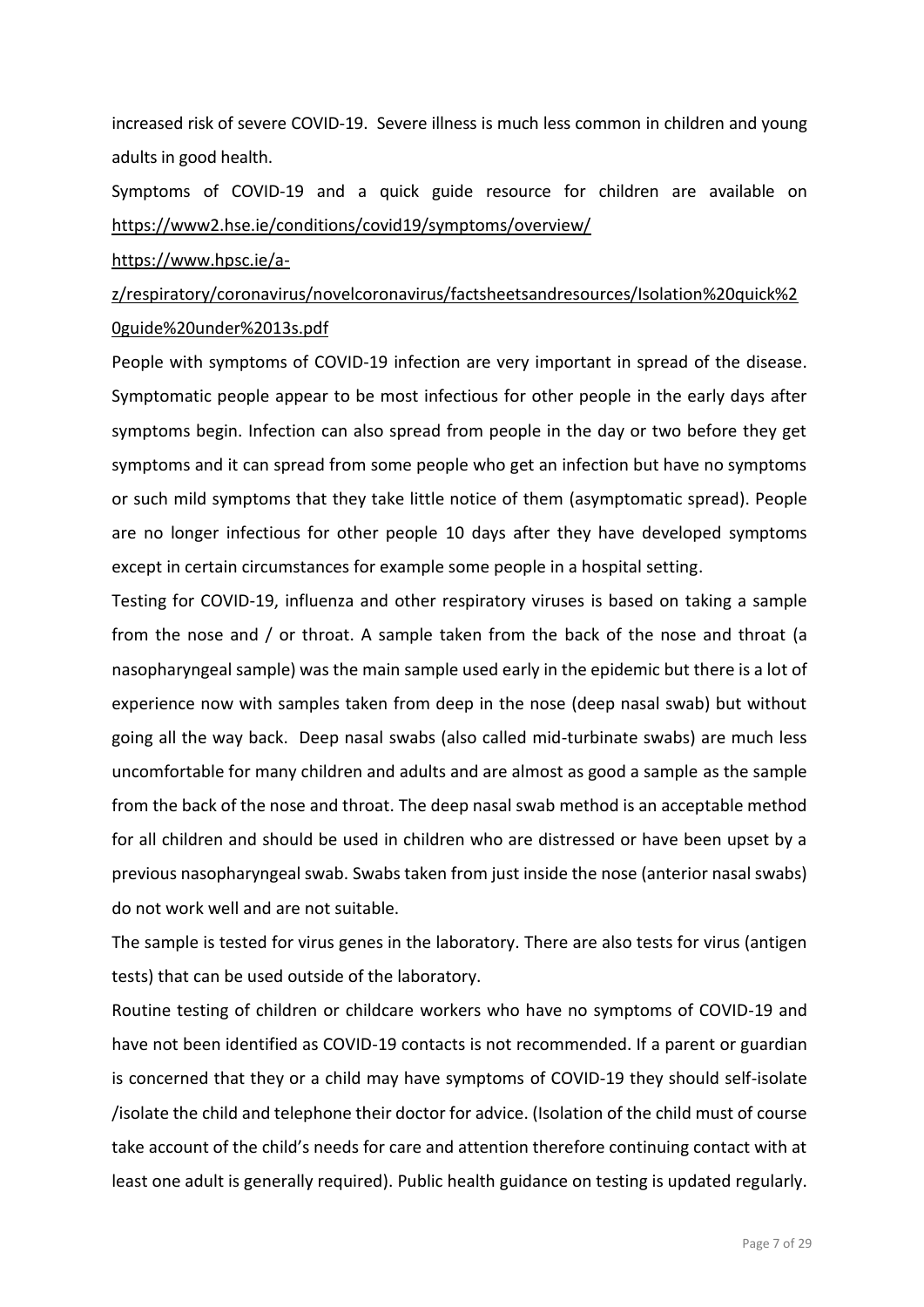If the person needs a test their doctor will arrange testing for them through the usual pathway unless there is a specific clinical reason for prioritised testing.

When a person is diagnosed with COVID-19 the HSE works to identify people that the person was in close contact with since they got symptoms and for the 2 days before they got symptoms. People identified as close contacts are at a higher risk of developing infection. They may be asked to restrict movement in line with current HPSC advice. Asymptomatic people who are fully vaccinated or who have had COVID in the previous 9 months may not need to restrict their movement if they are COVID-19 contacts. They do need to self-isolate if they have symptoms, even if they have been vaccinated. Contact tracing guidelines as applied to vaccinated people are here: [https://www.hpsc.ie/a](https://www.hpsc.ie/a-z/respiratory/coronavirus/novelcoronavirus/guidance/contacttracingguidance/)[z/respiratory/coronavirus/novelcoronavirus/guidance/contacttracingguidance/](https://www.hpsc.ie/a-z/respiratory/coronavirus/novelcoronavirus/guidance/contacttracingguidance/)

#### <span id="page-7-0"></span>**Vaccination**

Vaccination against COVID-19 started in Ireland in late December 2020. The vaccination programme has been very successful and the vast majority of people age 12 and older have now been vaccinated against COVID-19. Vaccination against COVID-19 is not currently recommended for children aged less than 12 years.

Influenza vaccination is recommended for children aged 2 to 17 years and for some adults including people age 65 and older, pregnant women and those with certain long term conditions. The children's vaccine is given as a spray into each nostril of the nose.

The full range of vaccinations recommended for children are all important as many vaccine preventable diseases including measles, mumps, rotavirus and meningococcal meningitis can spread in childcare settings.

For further information see the HSE website.

# **COVID-19 and Children**

In the months since the COVID-19 pandemic started, we have learned that:

1. Children seem generally less likely to catch infection;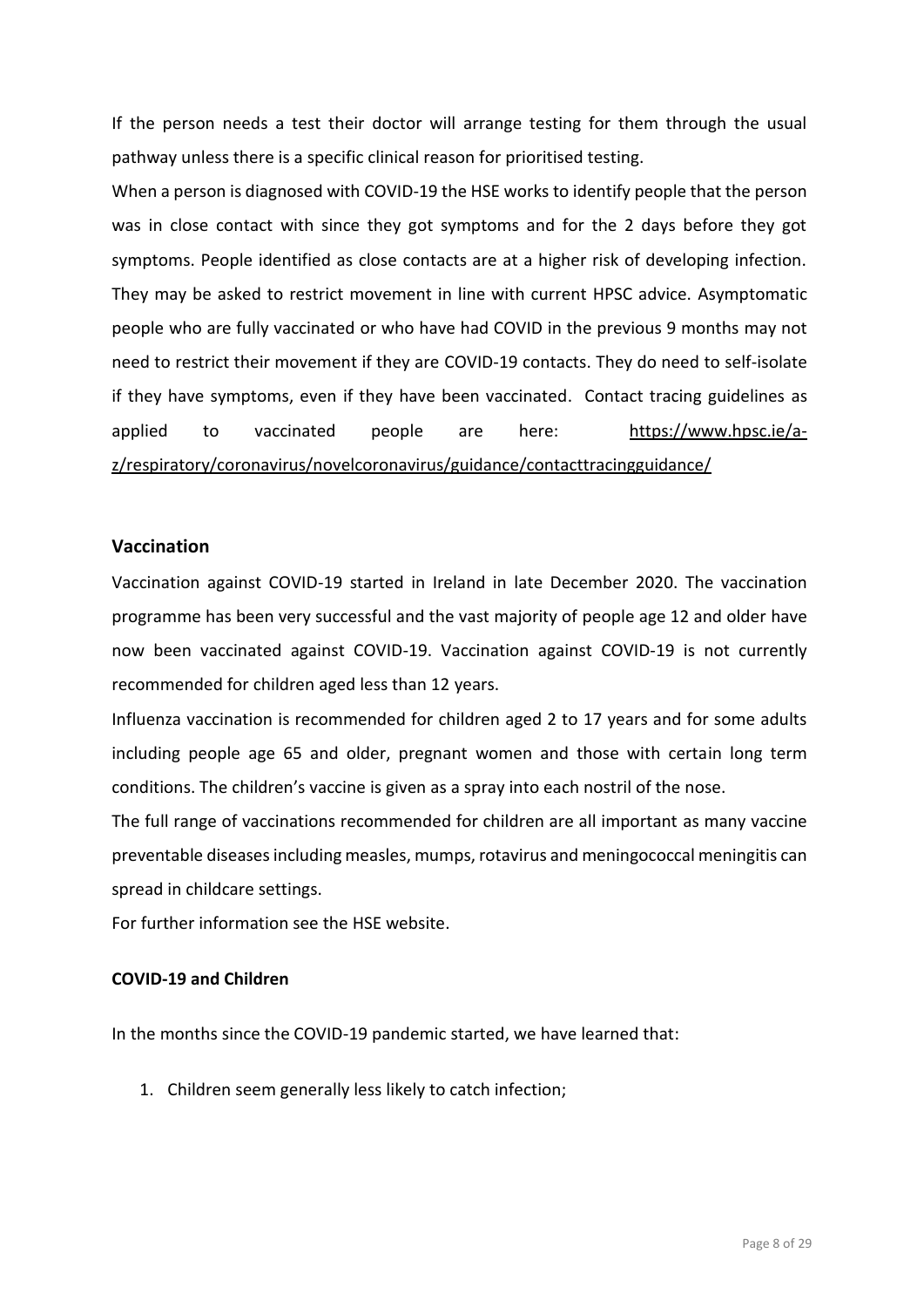- 2. Children seem more likely than adults to have no symptoms or to have mild disease. Symptoms in children can include cough, fever, runny nose, sore throat, diarrhoea and vomiting;
- 3. Children are generally not the ones who brought COVID-19 into a household when household spread has happened;
- 4. Children are not more likely than adults to spread infection to other people;
- 5. The virus that causes COVID-19 may on rare occasions trigger an inflammatory disease called PIMS in some children. PIMS stands for Paediatric Inflammatory Multisystem Syndrome.

## <span id="page-8-0"></span>**How to help prevent spread of all respiratory infections including COVID-19**

Current information shows that COVID-19 can spread easily from people who have symptoms. It also can spread to some degree from an infected person even before they develop any symptoms and from people who never develop symptoms. For these reasons, this guidance is based on two key parts:

- 1. Do whatever is practical to make sure that people with symptoms of COVID-19 or other respiratory infection do not enter a childcare setting at any time;
- 2. Take all practical precautions to reduce the chance of spread of virus all of the time just in case an infectious person with no symptoms is in the childcare setting. This includes vaccination of childcare workers, greater attention to hand hygiene, respiratory hygiene, ventilation (taking account of comfort and security) and cleaning. It also means limiting contact between people, keeping groups as small as possible and limiting mixing of people between the different groups. If someone who is not sick is shedding the virus, but they only mix with one fairly small group the number of people exposed to risk of infection is smaller.

The following are some general recommendations to reduce the risk of spread of infections in general in a facility:

## <span id="page-8-1"></span>**1. Raise awareness**

1. Promote awareness that COVID-19 vaccination of parents and childcare workers can help protect the childcare service and families who use the service;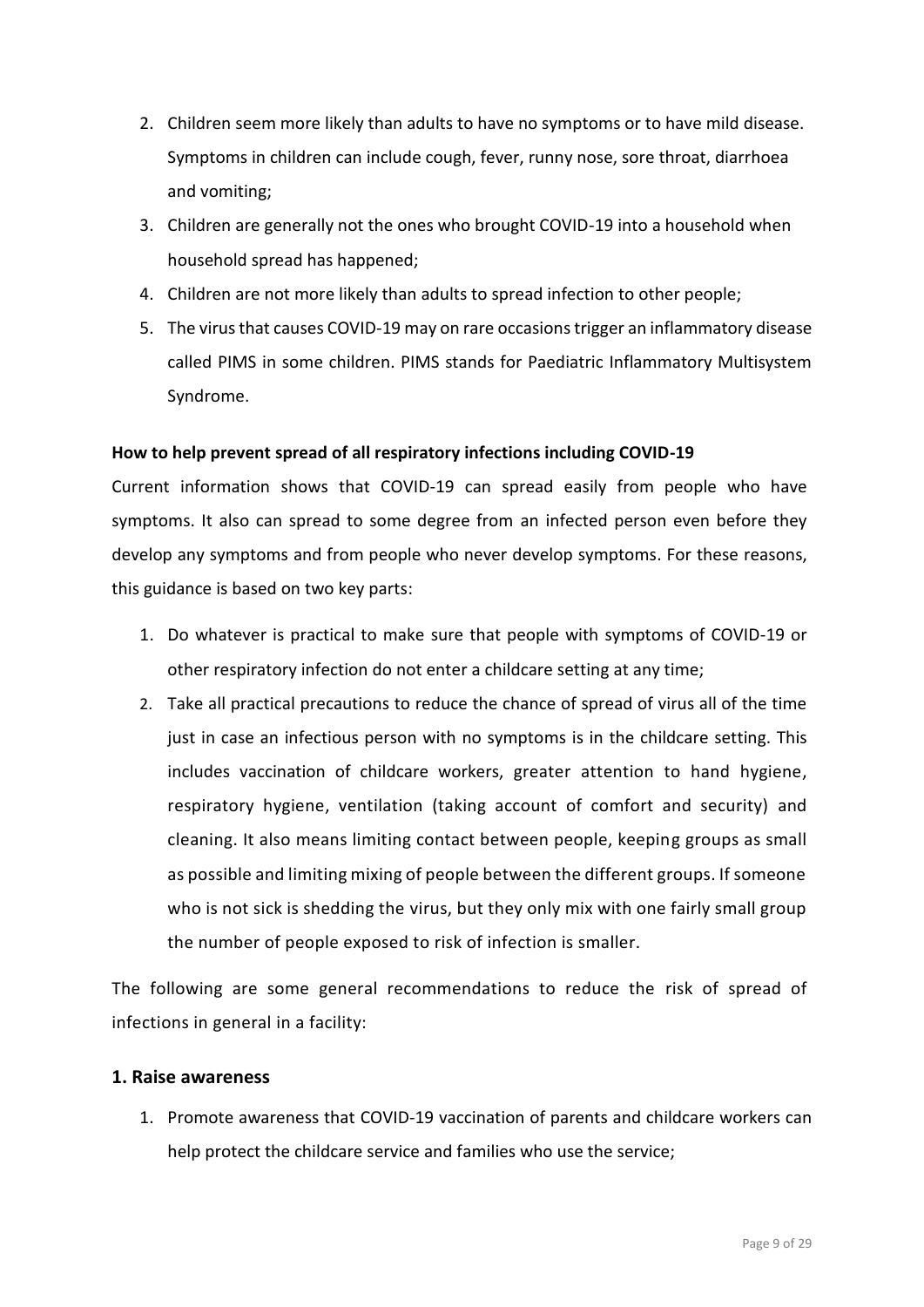- 2. Promote awareness of COVID-19 and of the symptoms of COVID-19 among staff, parents and children for example with posters and other messages;
- 3. Promote awareness of the signs of other common childhood infectious (cough, fever, vomiting, diarrhea, certain skin rashes) diseases and of their symptoms among staff, parents and children
- 4. It is also essential to understand that all of these signs can be caused by conditions that are not infectious;
- 5. Tell staff members that have symptoms of any acute infectious disease not to attend work and to follow HSE guidance on self-isolation.
- 6. Tell parents not to present their children for childcare if the child has symptoms of a potentially infectious disease or if there is someone in the household suspected or known to have COVID-19;
- 7. **Routine on site temperature checking in children who are well should be avoided.**  Fever is not a consistent feature of COVID-19 or other infectious disease in children and could result in delay in access to the childcare center. Parents and childcare settings do not need to take children's temperature every morning;
- 8. Tell staff members not to present for work if they have been identified as a close contact of a person with COVID-19 and have been advised to restrict their movements;
- 9. Tell staff members, parents and guardians that they should follow Government advice regarding COVID-19 and travel and restriction of movement following travel available
	- at [https://www.gov.ie/en/campaigns/75d92-covid-19-travel-advice/.](https://www.gov.ie/en/campaigns/75d92-covid-19-travel-advice/) These restrictions also apply to children who travel outside of Ireland;
- 10. Tell staff members that develop symptoms of infection at work to bring this to attention of their manager promptly and to follow HSE guidance on self-isolation and note that this still applies even if a staff member is fully vaccinated or had had COVID-19 in the previous 9 months;
- 11. Promote good hand and respiratory hygiene as described below and display posters throughout the facility.

# <span id="page-9-0"></span>**2. Hand Hygiene**

Wash your hands regularly. Wash your hands with soap and running water when hands are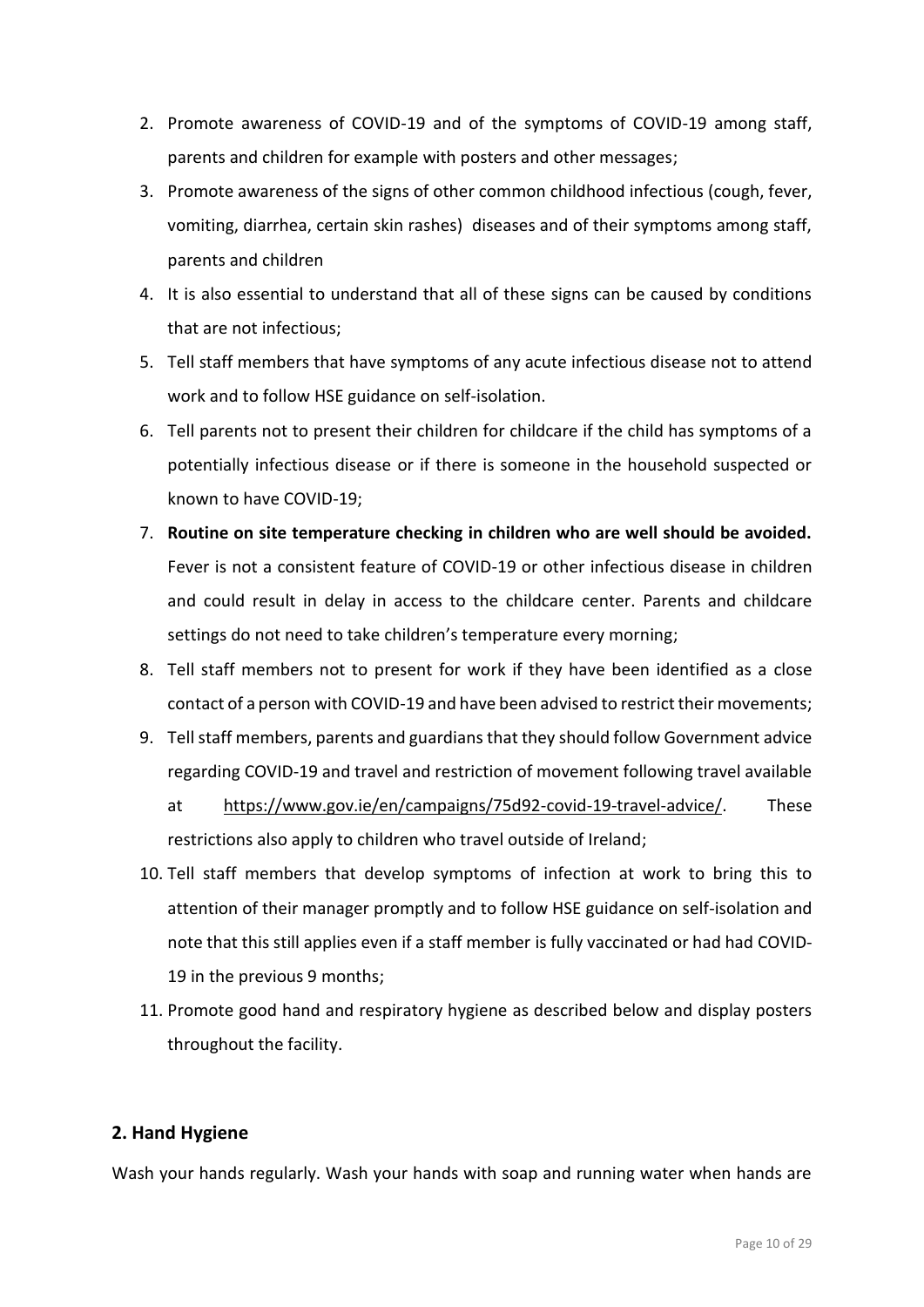visibly dirty. If your hands are not visibly dirty, wash them with soap and water or use a hand sanitiser. Services to support these measures will be needed. You should wash your hands:

- 1. Before and after you prepare food;
- 2. Before eating;
- 3. Before and after caring for sick individuals;
- 4. After coughing or sneezing;
- 5. When hands are dirty;
- 6. After using the toilet;
- 7. After changing a nappy;
- 8. After handling animals or animal waste.

Note some children may develop obsessional behaviour related to hand hygiene and may damage their skin through excessive washing. See HSE hand hygiene guidance at <https://www2.hse.ie/wellbeing/how-to-wash-your-hands.html>

## <span id="page-10-0"></span>**3. Respiratory Hygiene**

Cover your mouth and nose with a clean tissue when you cough and sneeze and then promptly dispose of the tissue in a bin and clean your hands. If you do not have a tissue, cough or sneeze into the bend of your elbow instead, not into your hands.

Posters on preventing spread of infection are available on the HPSC website.

## <span id="page-10-1"></span>**4. Managing visitors**

- 1. If visitors attend the childcare facility during the day they should be received at a specific contact point (for example an office) and be subject to the same controls that apply to staff entering the childcare facility;
- 2. Physical distancing should be maintained with visitors where possible and in line with prevailing guidance at that time;
- 3. If a childcare facility is likely to have a high throughput of visitors to a specific contact point for example an office, increase natural ventilation as much as possible taking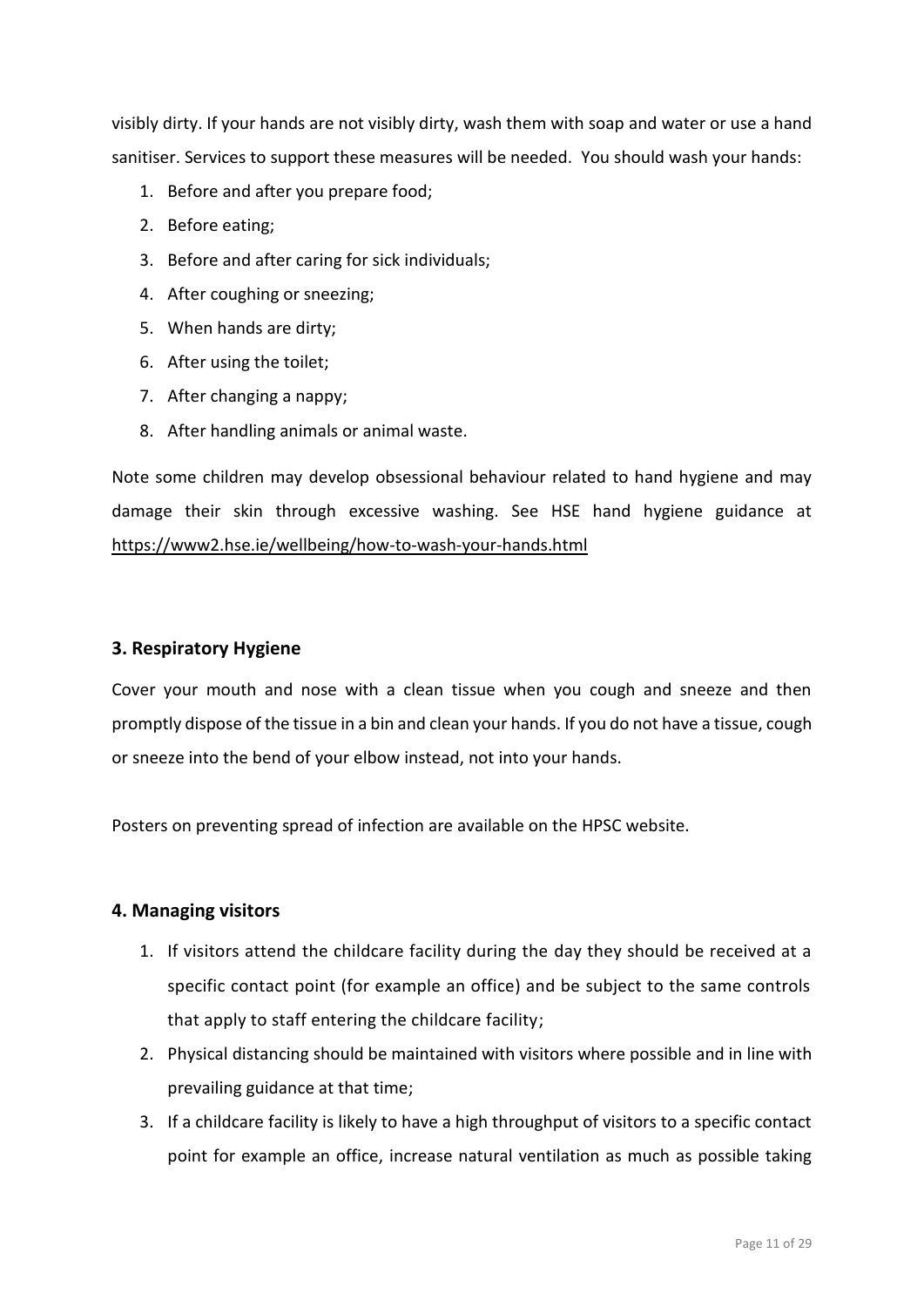account of comfort and security, the goal is gentle air circulation rather than strong air movements; consider too the use of physical barriers such as a screen when adequate distance cannot be reliably maintained or use of cloth face coverings as per NPHET guidance;

- 4. Forgotten items (change of clothes, nappies, lunch boxes, etc.) can be dropped off without specific arrangements but it is appropriate to minimise interaction at drop off and to keep distance as much as possible and practice hand hygiene.
- 5. Parents visiting for meetings with staff should be facilitated in a way that observes physical distancing requirements that are in place at that time. Meetings should be arranged to ensure that congregation of parents in indoor waiting areas is minimised, for example, where parents travel for a meeting by private car they may be invited to remain in the car until staff are ready to meet them. Weather permitting and if privacy is not compromised meeting outdoors can be considered.

# <span id="page-11-0"></span>**5. Limiting the extent to which groups of people mix with each other**

#### *Drop off and pick up*

- 1. Arrangements for dropping off and picking up children from childcare should be organised to maintain distance between parents and guardians and between parents and guardians and the childcare workers; this should be in line with distancing measures prevailing at that time;
- 2. When children arrive at the childcare centre a childcare worker should come to receive the child and limit physical contact with the accompanying adult. If there is no shelter then it may be necessary to have pre-agreed staggered arrival times particularly in bad weather or for children and parents to wait in a car until ready to be received.
- 3. A similar process should be followed for pick up;

#### *Use of pods*

4. Where possible, the risk of spread of respiratory viral infection may be reduced by structuring children and their carers into discrete groups or "pods" to the extent that this is practical;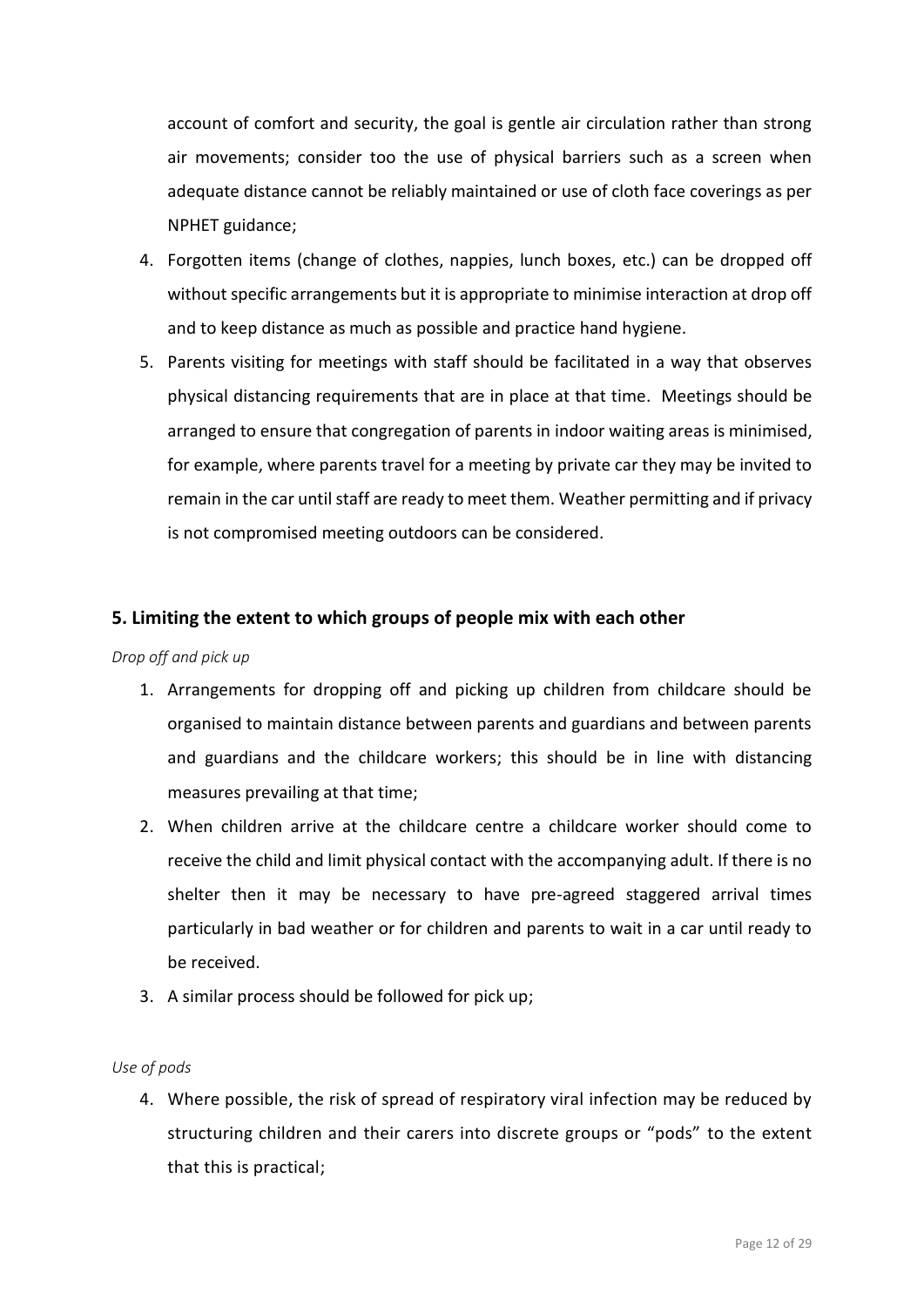- 5. The formation of "pods" is less relevant or not relevant in settings caring for smaller numbers of children. Generally, the objective is to limit contact and sharing of common facilities between people in different pods rather than to avoid all contact and sharing between pods as the latter will not be possible;
- 6. Generally, it is only practical to structure pods for the specific childcare setting. It is not practical to group all children who attend the same breakfast club/school in the same pod in other childcare settings as there may be issues of age and compatibility. However, if there are two or more children in the same age group/pod/class in a school that also attend the same childcare setting it is generally appropriate for those children to be in the same pod in the childcare setting, if that is practical;
- 7. It is also acknowledged that staff may need to operate in different play-pods at different times (e.g. morning and afternoon sessions). While this may be necessary in some cases, the number of play-pods serviced should be limited and all appropriate infection prevention and control measures including hand hygiene observed;
- 8. If it is essential and unavoidable that a staff member must work or move between more than one pod, this movement should be minimised as much as possible and undertaken in a highly considered way. This means strict adherence to IPC measures, (hand hygiene, use of face coverings). The risk associated with this movement between pods is further likely to be substantially reduced if the staff member if fully vaccinated (as per definition within guidance) or if they have had COVID-19 in the previous 9 months;
- 9. There is no evidence base on which to define a maximum pod size. This guidance is based on keeping pod sizes as small as is likely to be reasonably practical in the specific childcare context;
- 10. Services should continue to operate within regulatory adult-child ratios. A pod is generally likely to include up to 2 adults. In some cases, a pod may require 3 adults for example if there are children with specific needs that require additional care or support or if this is more practical when caring for very young children. These are just two examples; other scenarios may apply;
- 11. Pod size may take account of regulations relating to the maximum adult-child ratios in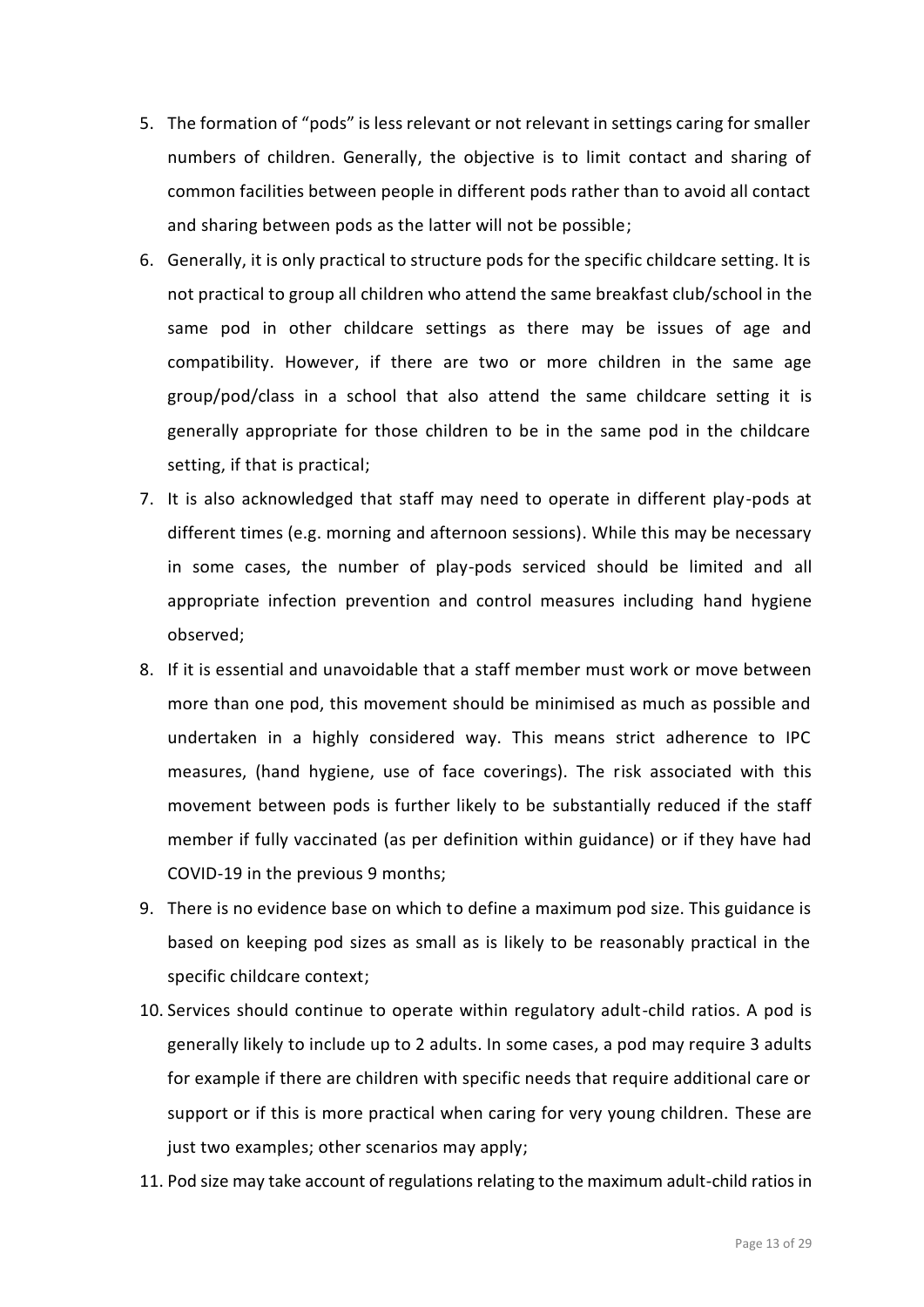the relevant regulation quoted below. On this basis, the size of a pod in a given setting will be related to regulations that apply to the childcare context with the principle of keeping pods as small as practical;

- 12. The current maximum adult-child ratios for children in full day care are 1-3 for those aged less than 1 year, 1 to 5 for those aged 1 year, 1-6 for 2-year olds and 1-8 for 3- 6 year olds;
- 13. Bearing in mind that the goal is to keep pod size as small as is practical at all times and the above ratios the following are examples, but not specifications, regarding possible pod structures. A pod size of 8 to 12 (2 to 3 adults and 6 to 9 children) may be practical for children aged less than 1 year, a pod size of 12 to 18 (2 to 3 adults and 10 to 15 children) for children aged 1, a pod size of 14 (2 adults and 12 children) for children aged 2 years and a pod size of 18 (2 adults and 16 children) for children aged 3 to 6;
- 14. For sessional pre-school provision in the 2 years before school entry, the ratio is 1 to 11 and for school age childcare, the ratio is 1 to 12. In this context a practical pod size would be 24 (2 adults and 22 children) or 26 (2 adults and 24 children);
- 15. To the greatest extent possible children and adults should consistently be cared for /deliver care in the same pod although this will not be possible at all times;
- 16. Different pods should not share toys and should have separate breaks and meal times or separate areas at break and meal times;
- 17. Floating/relief staff members who move from pod to pod will be essential but this should be limited as much as possible and they should move between as few pods as possible and between a consistent group of pods. A single staff member who moves between a large number of pods can generate a very large number of Contacts amongst other staff and children if they develop COVID-19. The risk associated with floating/relief staff members is reduced if they are fully vaccinated or if they have had COVID-19 in the previous 9 months;
- 18. Where practical, children from the same household should be in the same pod;
- 19. A record should be retained of the people (children and carers) in each pod on each day to facilitate Contact Tracing in the event of an episode of infection;
- 20. If childcare can be delivered effectively with a pod structure the pods may be separated from each other by light and/or transparent partitions of sufficient height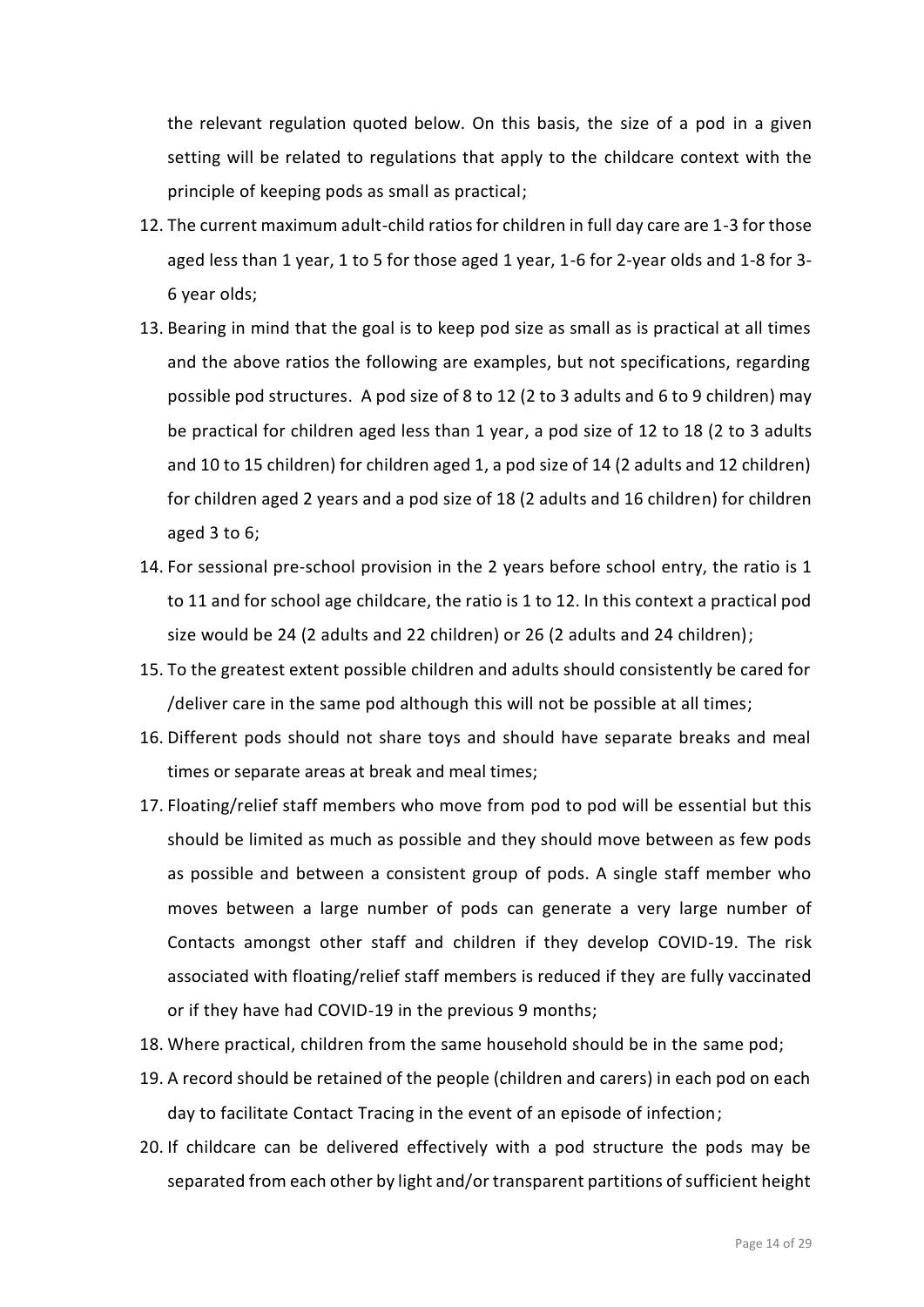to limit children interacting with each other. There is no requirement for solid partitions from floor to ceiling.

21. Face to face meetings of groups of people should be organised and take place in line with government guidance and the Framework Level that prevails at that time.

# <span id="page-14-0"></span>**6. Physical distancing measures**

- 1. In an Early Learning and Care or School Age Childcare setting, it is not possible to observe physical distancing from a child you are caring for and it is not practical to enforce physical distancing between children who are cared for as a group;
- 2. Sleeping cots should be arranged so that there is physical distance between groups of cots for children from different pods. Physical distance between cots from children in the same pod is not likely to be important if the children interact with each other when playing;
- 3. A distance of 2 metres is recommended for general physical distancing by the National Public Health Emergency Team. In the context of the controlled environment of a childcare facility the distance between cots and pods may be reduced to 1m if necessary for practical reasons but it should not be reduced to less than 1m.;
- 4. Stagger the use of canteen or other communal facilities to try to avoid crowding and in particular try to manage entry and exiting to avoid close contact in doors and hallways between children and adults from different pods;
- 5. Encourage outdoor activities as much as possible as the risk of spread of infection between people is much lower when they are outdoors;
- 6. In so far as consistent with comfort and security it is appropriate to increase ventilation by opening windows or doors when there is a group of people in a room or other indoor space.

# <span id="page-14-1"></span>**7. Transport to and from childcare**

1. Transport personnel should not attend for work if they have symptoms of COVID-19, or have symptoms of another infectious disease or if they have been advised to restrict their movements because they are COVID-19 contacts;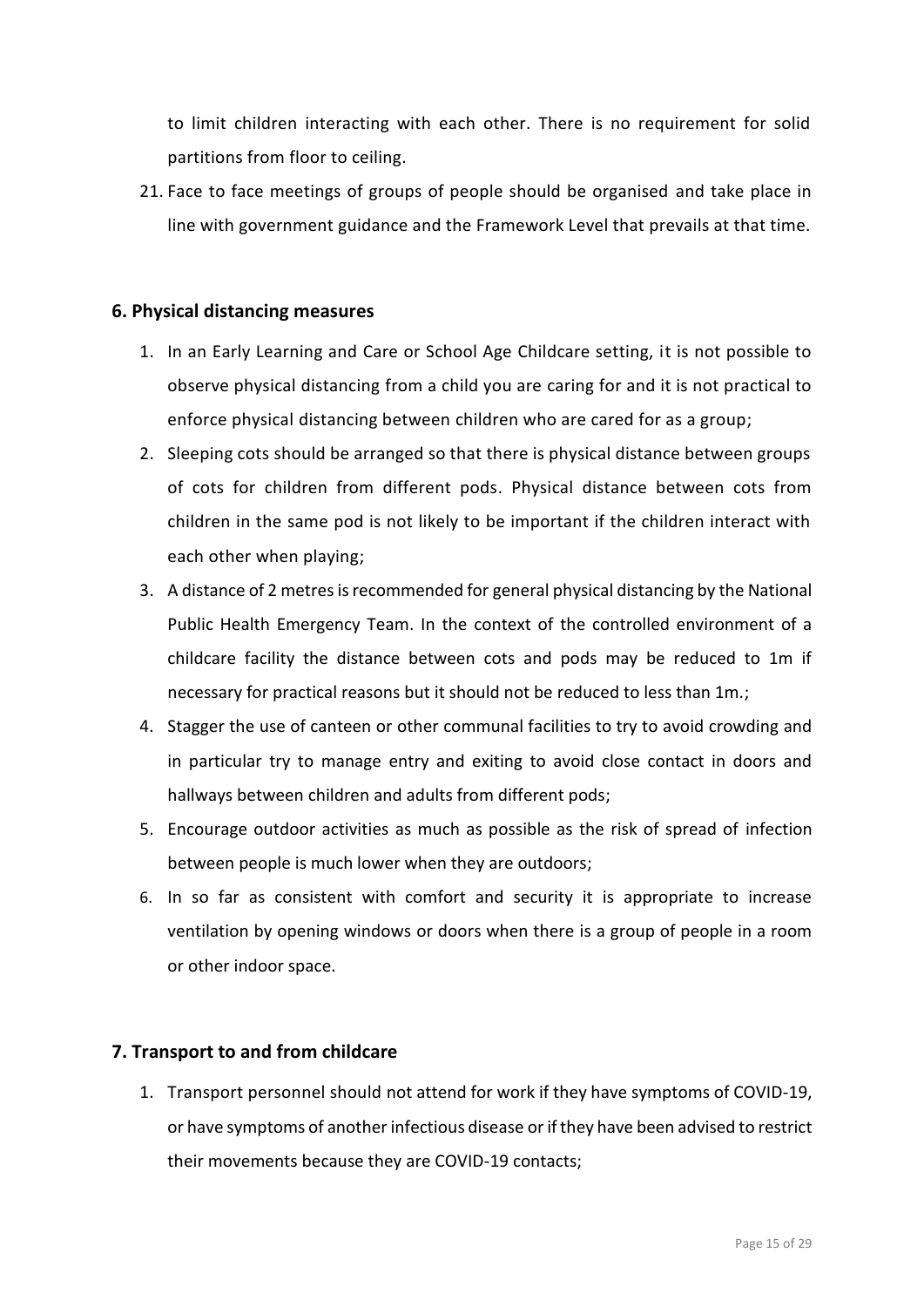- 2. Transport personnel should be empowered to decline to transport a child who has obvious symptoms of an infectious disease;
- 3. The COVID-19 National Public Health Emergency Team recommends the use of cloth face coverings by people aged 13 years or older on public transport. This guidance is applicable in vehicles dedicated to transport of children to and from childcare settings where it does not pose a barrier to care. If the transport personnel are protected by a screen a face covering is not required. If no screen is available and a cloth face covering is not practical, a visor can be expected to provide substantial protection from droplets although there is a consensus of expert opinion is that a visor does not provide protection equivalent to a face covering;
- 4. Transport personnel should regularly perform hand hygiene;
- 5. Children should embark and disembark in a controlled way from the bus/car, that is one at a time and should perform hand hygiene on boarding;
- 6. Supplies of hand sanitizer, tissues, gloves or wipes should be supplied on board the transport vehicle for staff and children to use as needed;
- 7. As children using transport are likely to be in different pods within the childcare facility as much distance as is practical should be maintained on the bus/car;
- 8. Where possible, children from the same play-pods should be seated together;
- 9. Contact surfaces within the bus/car should be cleaned with water and detergent at least daily and whenever there is visible contamination;
- 10. In so far as consistent with comfort and security it is appropriate to increase ventilation by opening windows.

## <span id="page-15-0"></span>**8. Hygiene measures and cleaning regimes**

- 1. Where possible teach children how to clean their hands and about respiratory hygiene;
- 2. Supply tissues and hand sanitisers / hand gel outside canteen, playrooms, and toilets and encourage children to use them. Hand sanitiser dispensers should be positioned safely to avoid risk of ingestion by young children;
- 3. Ensure hand-washing facilities, including soap and clean towels/disposable towels, are well maintained;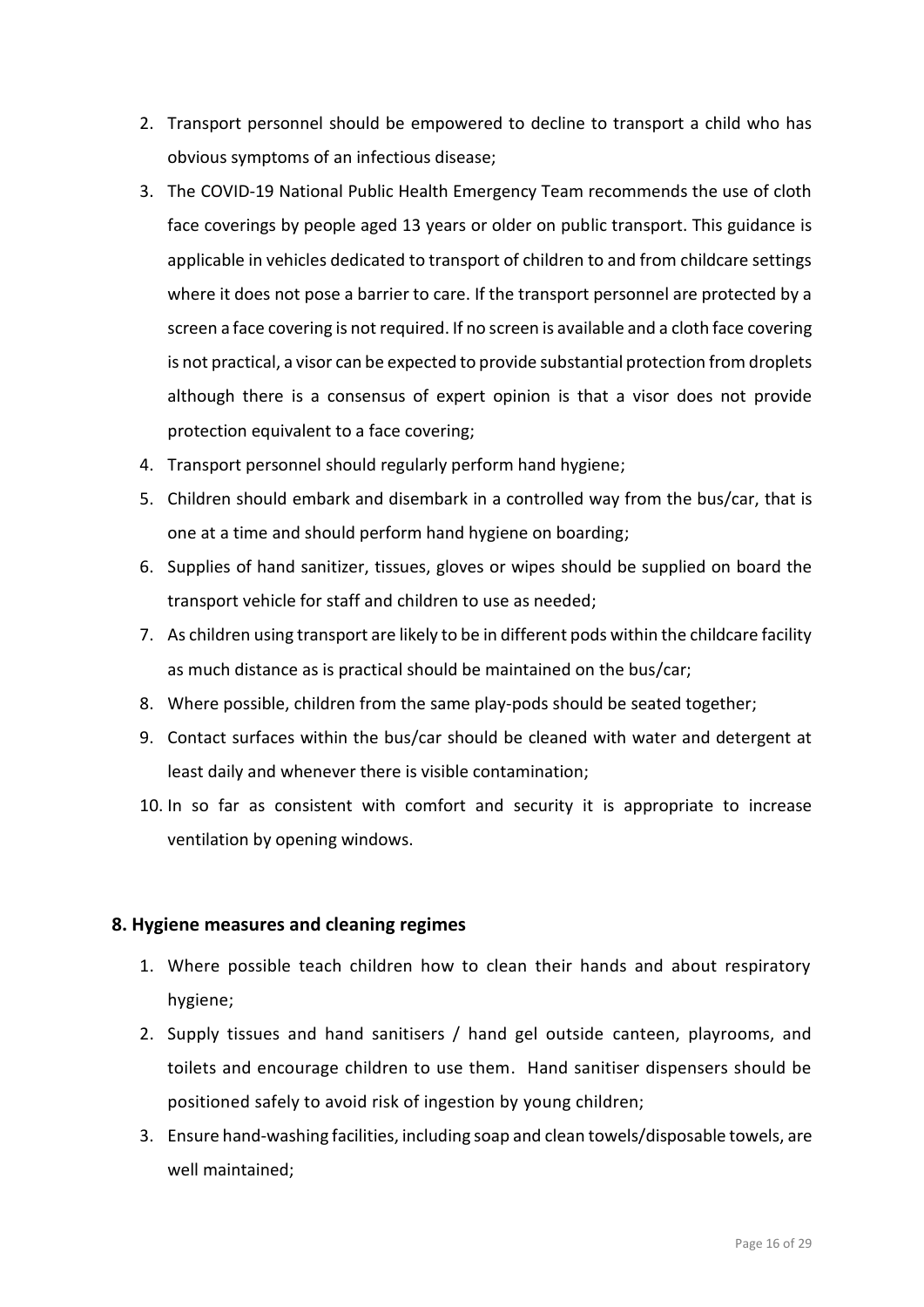- 4. Hand sanitiser dispensers should be readily available in every room and hand wash sinks should be within easy walking distance;
- 5. Soap should be neutral and non-perfumed to minimise risk of skin damage;
- 6. Be aware of the risk of skin damage related to excessive hand hygiene or intolerance of particular hand hygiene products. Damaged skin is not only harmful to the child or adult but also it is far more difficult to decontaminate damaged skin;
- 7. Provide bins for disposal of tissues and make sure they do not overflow;
- 8. Increase the frequency and extent of cleaning regimes and ensure that they include:
	- a. Clean regularly touched objects and surfaces using a household cleaning product (detergent);
	- b. Pay particular attention to high-contact areas such as door handles, grab rails/ hand rails in corridors/stairwells, plastic-coated or laminated worktops:
		- i. desks, access touchpads, telephones/keyboards in offices, and toilets/taps/sanitary fittings.
	- c. Wear rubber gloves when cleaning surfaces, wash the gloves while still wearing them, then wash your hands after you take them off;
	- d. Use of newer technologies e.g. fogger machines, air purifiers, etc. marketed for disinfection of surfaces or decontamination of air are not recommended. They have not been shown to make children less likely to get sick than good cleaning and the application of standard disinfectants in situations where this is specifically required. Some novel approaches to disinfection may require specific precautions in their application to avoid risk of toxicity.

#### *Face coverings*

- 9. Staff should use face coverings in indoor early learning and care settings when it is not possible to keep an adequate distance from other adults;
- 10. Staff should wear a face covering indoors when in close proximity to children if doing so does not pose a barrier to early learning and care. It is expected that use of face coverings indoors will generally be practical when attending to school age children;
- 11. Additional information on use of cloth face coverings and masks is available at the following link: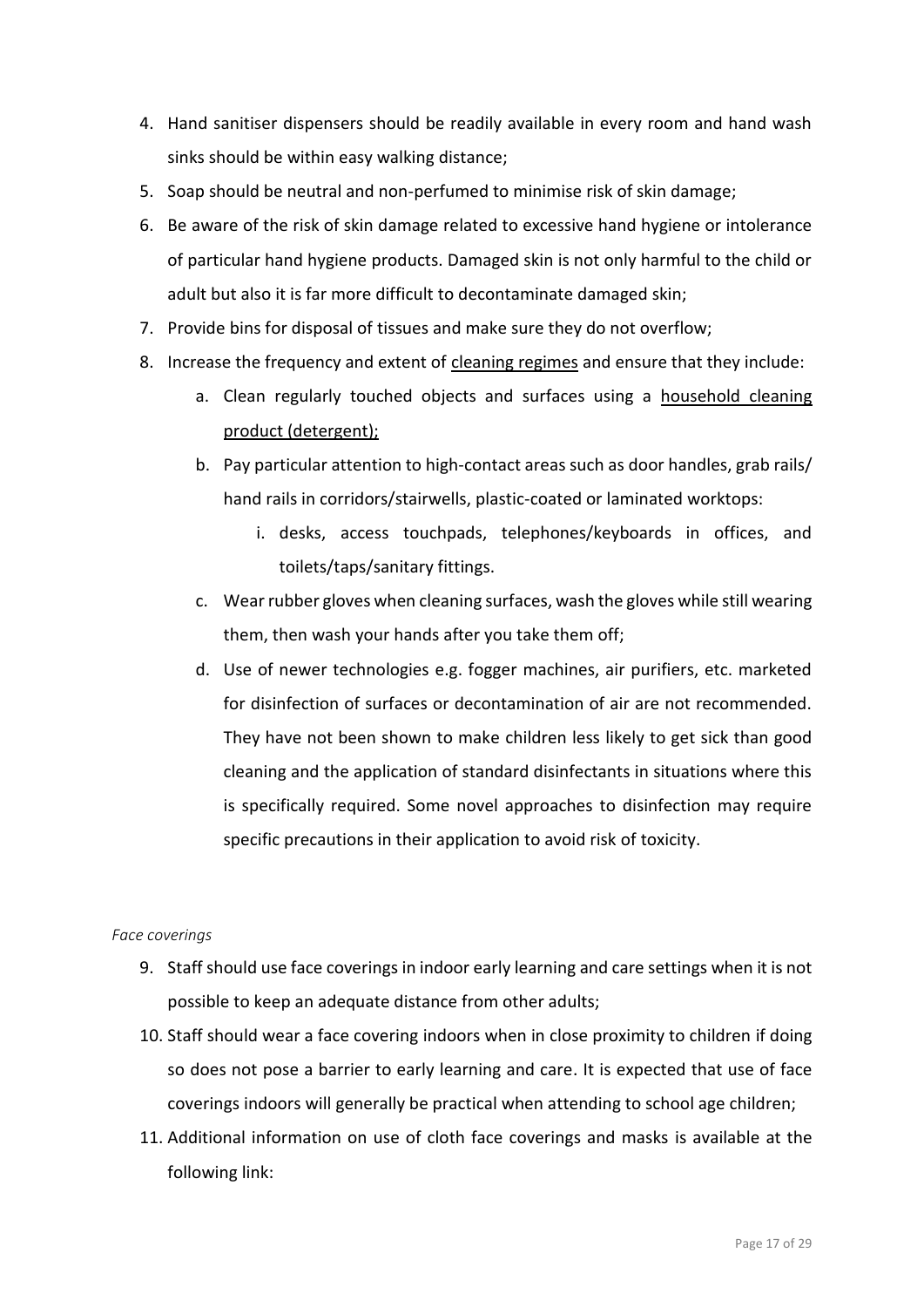- 12. [https://www2.hse.ie/conditions/covid19/preventing-the-spread/when-to-wear](https://www2.hse.ie/conditions/covid19/preventing-the-spread/when-to-wear-face-covering/)[face-covering/](https://www2.hse.ie/conditions/covid19/preventing-the-spread/when-to-wear-face-covering/)
- 13. In some cases, childcare workers who wish to use a face covering but who find that a cloth face covering is an impediment to childcare may consider use of a visor. If a visor is used it should extend from above the eyes to below the chin and from ear to ear. A visor does not provide protection equivalent to a face covering;

# <span id="page-17-0"></span>**9. Selection and management of toys from an infection prevention viewpoint**

In line with existing national guidance it is recommended to:

- 1. Choose toys that are easy to clean and disinfect (when necessary) and dry;
- 2. In the context of the pandemic, the use of certain types of toys (e.g. soft toys, stuffed toys, play dough) needs to be considered carefully. If their use is considered important for the children avoid sharing of items between children in so far as is practical; this is also a consideration when other infectious diseases are in circulation
- 3. Play dough should be replaced daily and soft toys should be washed regularly;
- 4. Although it is not clear that kinetic sand poses a specific risk a container should be allocated to one pod or to a limited number of pods and containers cleaned regularly. There is no requirement to change kinetic sand at specific intervals;
- 5. If soft toys /comfort blankets are essential for some children they should be personal to the child, they should not be shared and they must be machine washable;
- 6. Jigsaws, puzzles and toys that children are inclined to put in their mouths must be capable of being washed and disinfected;
- 7. Discourage children from putting shared toys into their mouths;
- 8. Store clean toys/equipment in a clean container or clean cupboard;
- 9. Always follow the manufacturer's cleaning instructions;
- 10. Always wash your hands after handling contaminated toys and equipment;
- 11. If groups or children are cared for in pods or if there are morning and afternoon groups in the same room avoid sharing of toys between groups to the greatest extent possible for example by having separate boxes of toys for each group;
- 12. If separate toy boxes are not possible toys must be cleaned between use by different pods;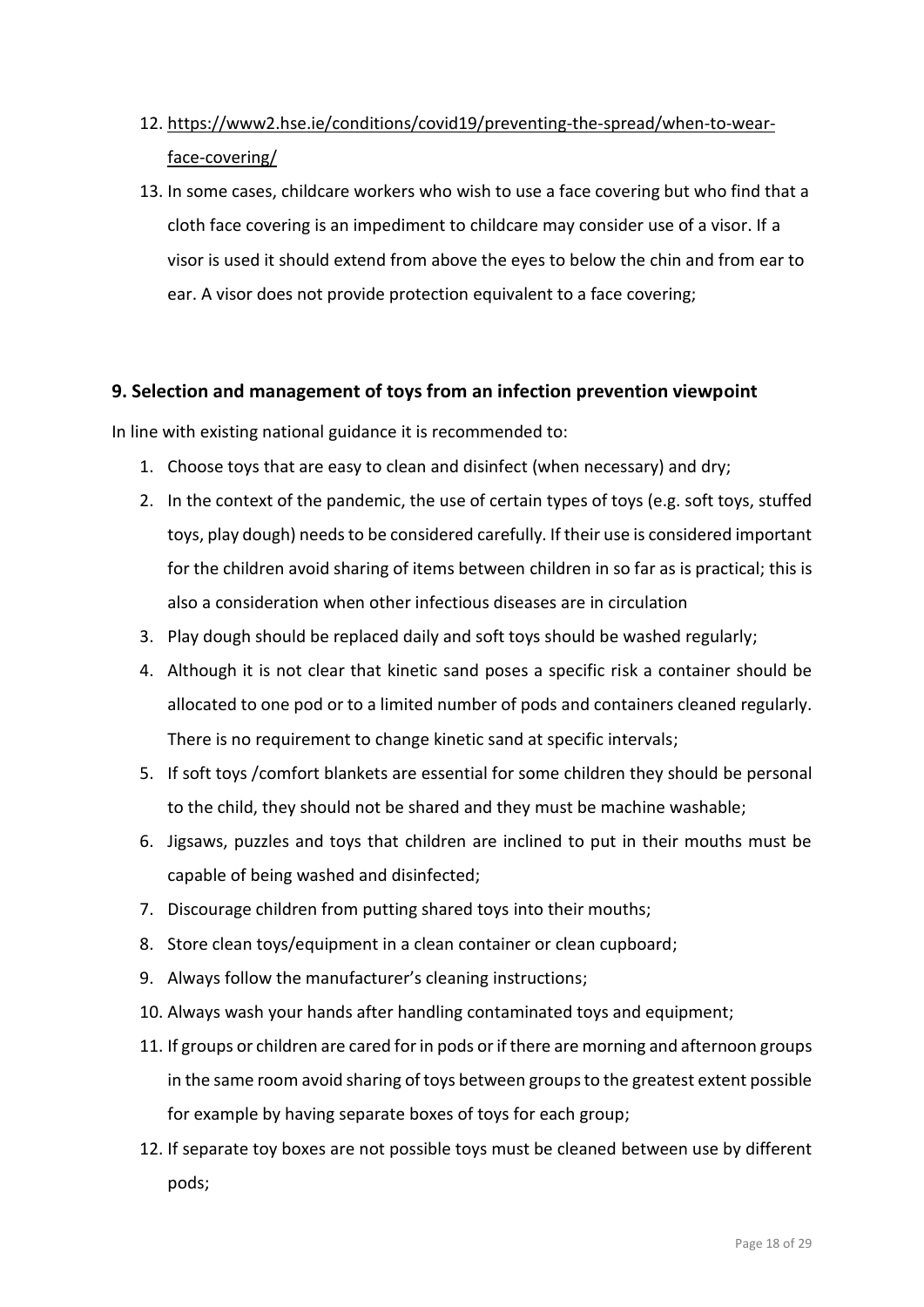13. Outdoor sand pits that are managed in keeping with current national guidance are unlikely to post a significant added risk for spread of COVID-19 if used by one pod of children at a time. There is no requirement to allow a specific interval between use of a sand pit by one pod and by a subsequent pod.

Further guidance is available at <https://www.hpsc.ie/a-z/lifestages/childcare/>.

# <span id="page-18-0"></span>**10. Cleaning of Toys**

- 1. All toys (including those not currently in use) should be cleaned on a regular basis, i.e. weekly. This will remove dust and dirt that can harbour infectious microorganisms;
- 2. Toys that are used by very young children should be washed daily;
- 3. Toys that children put in their mouths should be washed after use or before use by another child;
- 4. All toys that are visibly dirty or contaminated with blood or body fluids must be taken out of use immediately for cleaning or disposal. Toys waiting to be cleaned must be stored separately.

## *Cleaning Procedure*

- 1. Wash the toy in warm soapy water, using a brush to get into crevices;
- 2. Rinse the toy in clean water;
- 3. Thoroughly dry the toy;
- 4. Hard plastic toys may be suitable for cleaning in the dishwasher;
- 5. Toys that cannot be immersed in water i.e. electronic or wind up should be wiped with a clean damp cloth and dried.

#### *Disinfection procedure*

In some situations toys/equipment may need to be disinfected following cleaning. For example: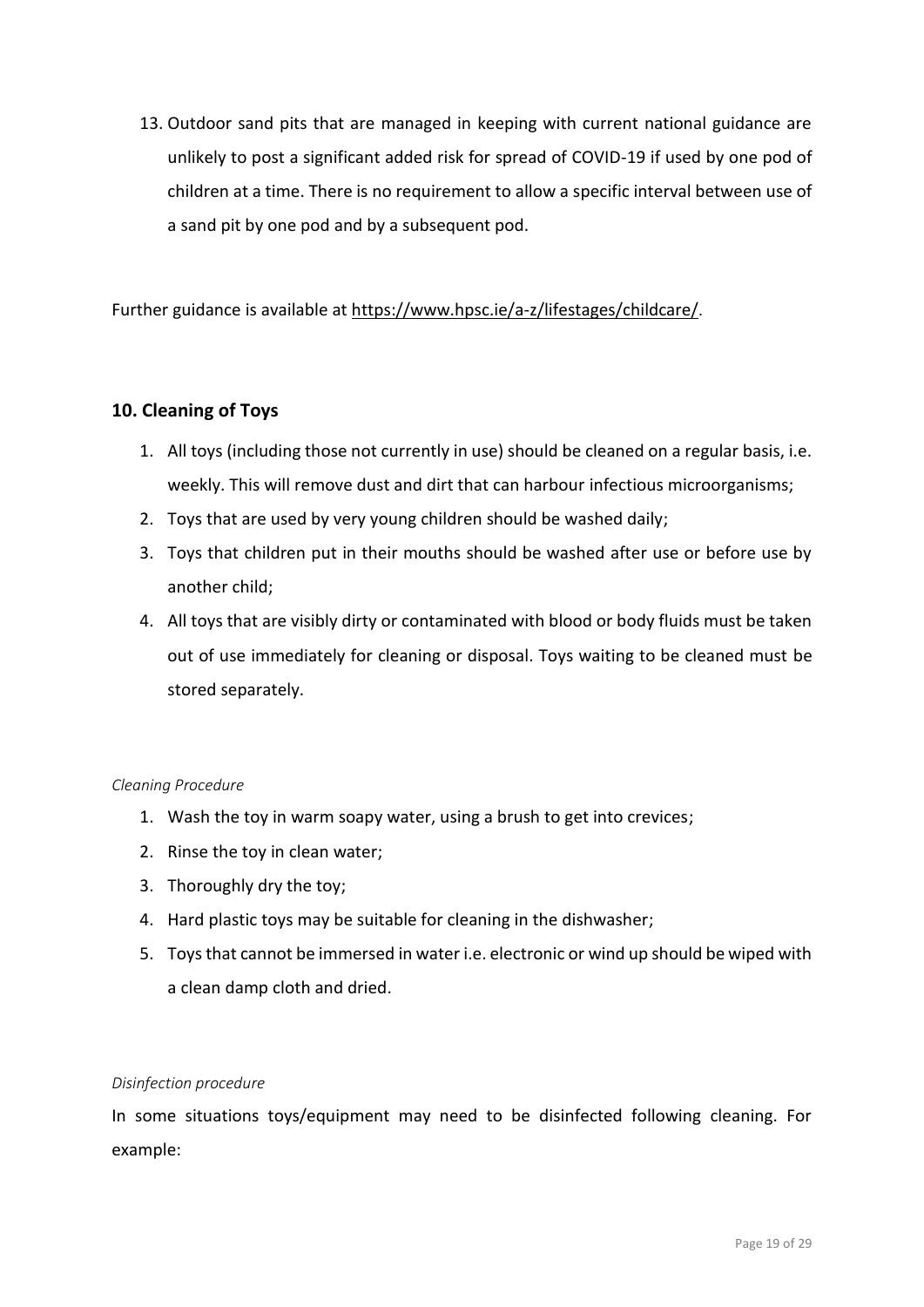- 1. Toys/equipment that children will place in their mouths;
- 2. Toys/equipment that have been soiled with blood or body fluids.

#### *During an outbreak of infection*

#### If disinfection is required:

- 1. Use a chlorine based disinfectant at a concentration of 1,000ppm available chlorine (See **<https://www.hpsc.ie/a-z/lifestages/childcare>** Appendix F on Chlorine Based Disinfectants);
- 2. Rinse and dry the item thoroughly;
- 3. **Note:** Always follow the manufacturer's cleaning/disinfecting instructions and use recommended products to ensure effective usage and to ensure equipment is not damaged.

#### <span id="page-19-0"></span>**11. Children with additional support or care needs**

- 1. Physical distancing is not a requirement for children in early learning and care and school age childcare settings and may not be practical or reasonable to implement where children have personal care or assistance needs;
- 2. The focus should therefore be on emphasising that parents/guardians should have a heightened awareness of signs, symptoms or changes in baseline which might suggest COVID-19 or other infection and where symptoms are present, children should not attend for childcare;
- 3. Children who are unable to wash their hands by themselves should be assisted to clean their hands using either soap and water or a hand sanitiser (if their hands are visibly clean) as outlined previously;
- 4. If healthcare is provided to children in a childcare setting the childcare worker, nurse or healthcare assistant should follow the standard infection prevention and control practice for healthcare delivery;
- 5. Some children may have care needs (physical, emotional or sensory) which require the use of aids and appliance and/ or medical equipment for example toileting aids,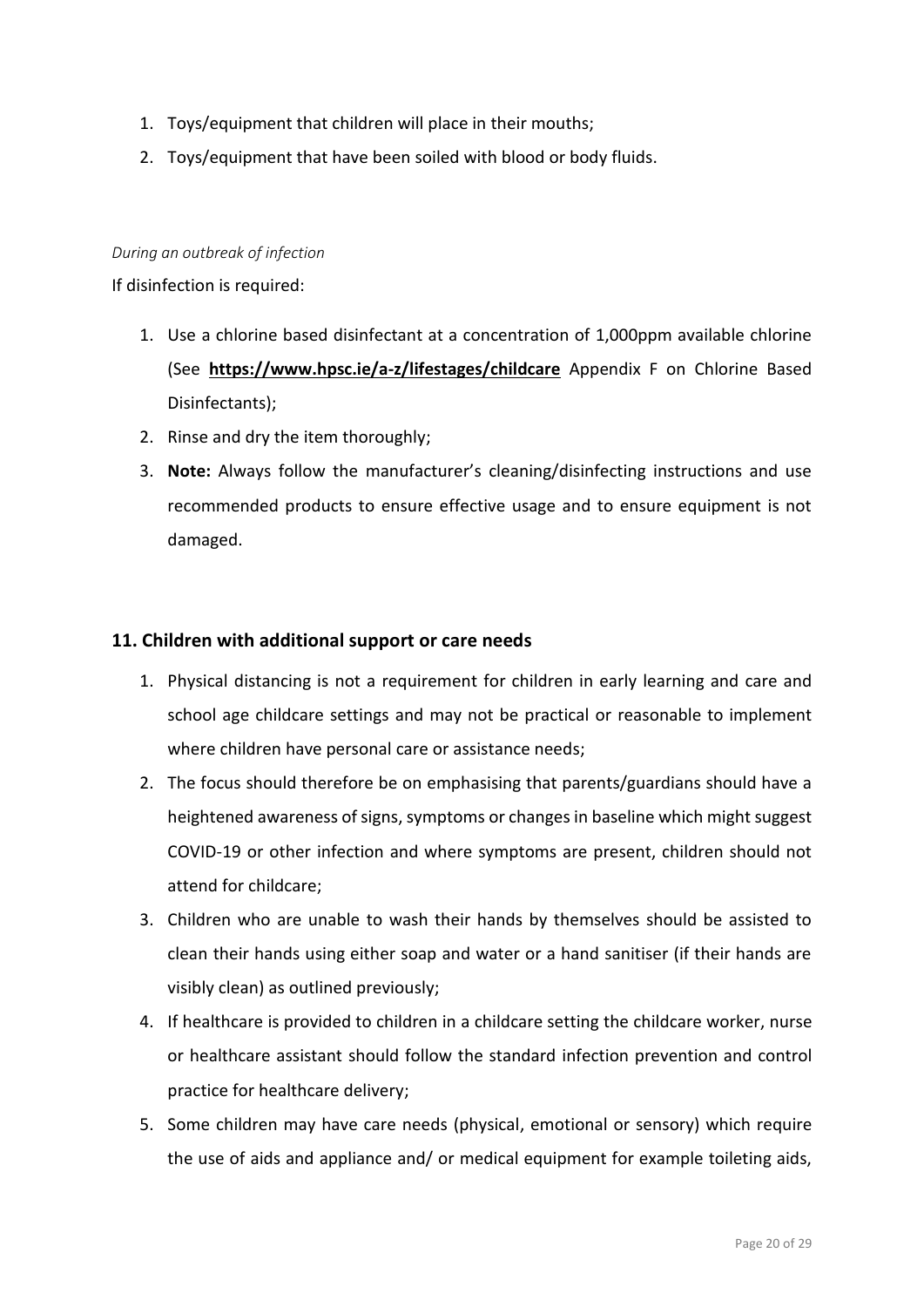moving and handling equipment, respiratory equipment. Where cleaning of aids and appliances is carried out in the childcare setting it is recommended that a cleaning schedule is provided, detailing when and how the equipment is cleaned and the cleaning products to be used in accordance with the manufacturers' instructions;

- 6. The following points can guide the development of such cleaning schedules:
	- a. Equipment used to deliver care should be visibly clean;
	- b. Care equipment should be cleaned in accordance with the manufacturer's instructions. Cleaning is generally achieved using a general-purpose detergent and warm water;
	- c. Equipment that is used for different children must be cleaned and, if required, disinfected immediately after use and before use by another child e.g. toileting aids.
- 7. If equipment is soiled with body fluids:
	- a. First, clean thoroughly with detergent and water;
	- b. Then disinfect by wiping with a freshly prepared solution of disinfectant;
	- c. Rinse with water and dry.

# <span id="page-20-0"></span>**12. Illness in a Child of Staff Members in the Childcare Facility**

If a child or staff member is in the childcare facility at the time that they feel unwell and develop symptoms of infection

- 1. Have a plan for dealing with children and staff who become ill with symptoms of COVID-19 or an infectious disease. Make sure they know who to contact and where to go right away to self-isolate while they telephone their doctor or the occupational health service for medical advice;
- 2. Have a plan for how the setting will manage core services (for example accommodation, food, meals, laundry, cleaning, showers, toilets) in the event some of the staff become ill with COVID-19 or another infectious disease, or need to restrict their movements due to being a close contact of a COVID-19 case;
- 3. Ensure that childcare workers are aware of the plan to manage a child who may develop symptoms of COVID-19 or other infectious disease. Childcare workers should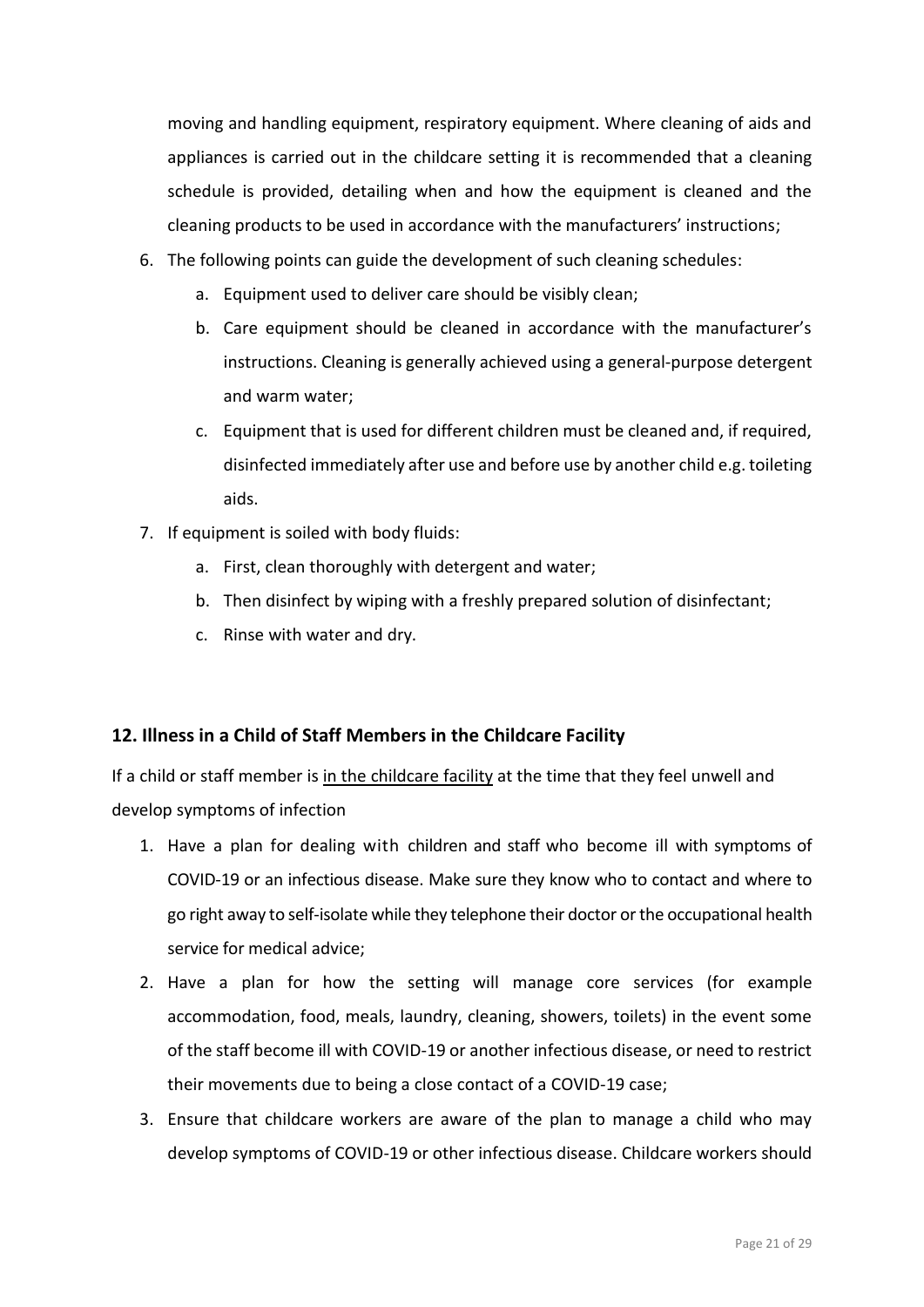avail of all recommended vaccinations including COVID-19 to reduce the risk of caring for a child with infection.

- 4. Have a supply of masks (surgical and respirator masks) available in a readily accessible place for use if someone develops symptoms of COVID-19. Staff members caring for a sick child who is thought to have COVID-19 should wear a mask and increase ventilation in the room as much as is practical consistent with comfort and security.
- 5. If a child develops any symptoms of acute respiratory infection including cough, fever, or shortness of breath while in the care facility, a staff member will need to take them to the place that is planned for isolation. This should be a room if possible but if that is not possible it should be place 2m away from others in the room. The place chosen should if possible be one that can be ventilated by opening a window or door without compromising the comfort or security of the child. Physical separation and reasonable ventilation is enough to reduce risk of spread to others to a very large degree even if they are in the same room;
- 6. Note that a temperature of  $38^{\circ}$ C should not be discounted on the basis that a child is teething. For information on teething see the link below: <https://www2.hse.ie/wellbeing/child-health/baby-teething-and-gums.html>
- 7. Call their parent or guardian and ask them to collect their child as soon as possible:
	- a. The childcare worker should minimise contact and maintain some distance in so far as this is compatible with meeting the needs of the child. They should wear a mask. Staff members may prefer to wear gloves in this situation although they are not necessary as the virus does not pass through skin. Whether gloves are worn or not it is essential to avoid touching your own nose, mouth or eyes while caring for a symptomatic child and to perform hand hygiene. If gloves are used, you must perform hand hygiene immediately after removal and safe disposal of gloves;
	- b. Where possible and consistent with comfort and security the staff member should increase ventilation in the area;
	- c. If a member of staff has helped someone with symptoms, they do not need to go home unless they develop symptoms themselves or unless they are subsequently advised to do so by public health.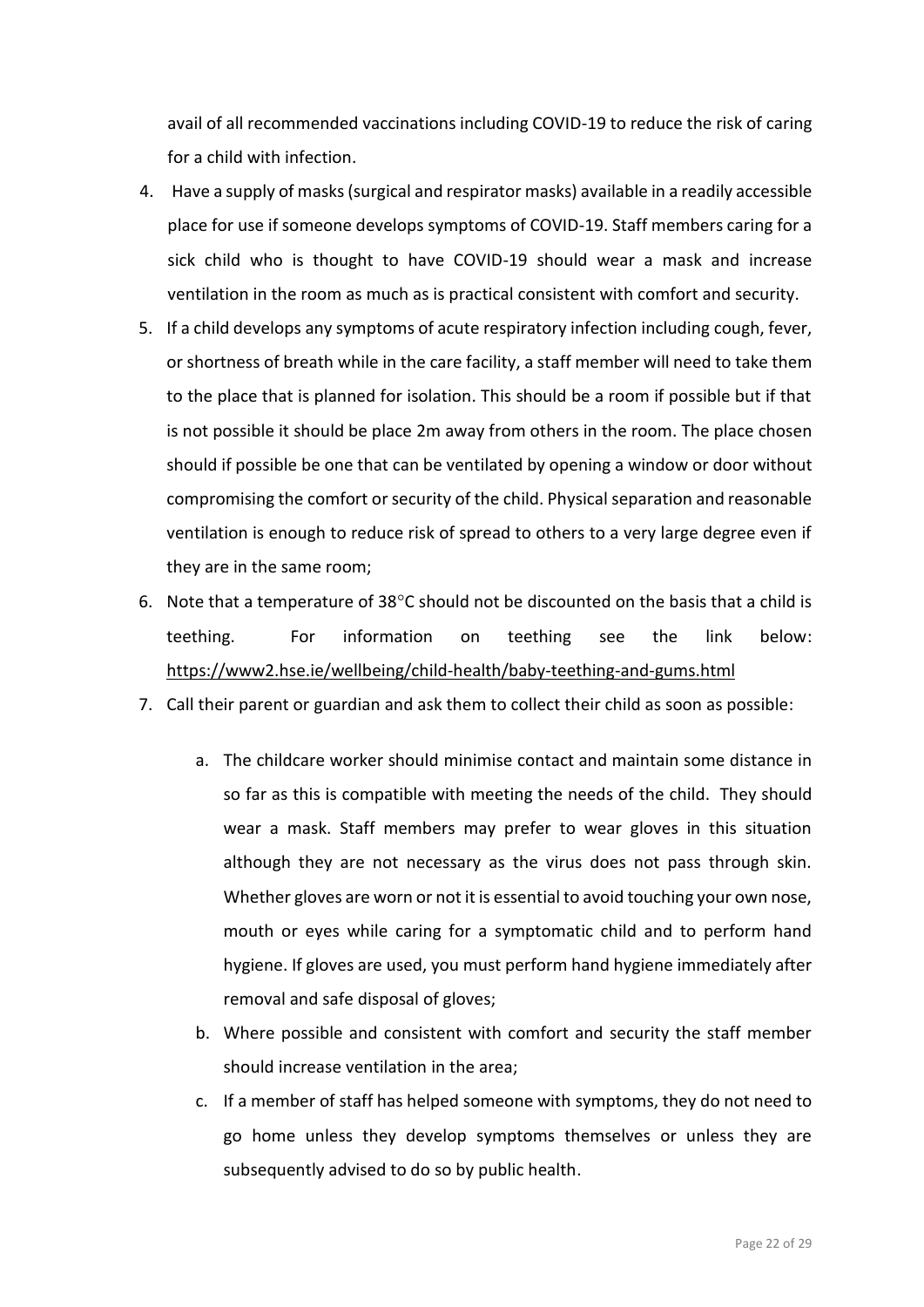- 8. If a staff member develops symptoms of acute respiratory infection including cough, fever or shortness of breath while in the care facility ask them to go home without delay and contact their GP by telephone:
	- a. They should remain 2m away from others if possible;
	- b. They should wear a mask and avoid touching people, surfaces and objects;
	- c. If they must wait, then they should do so in an office or other area away from others and increase ventilation where possible, and consistent with comfort and security;
	- d. If they need to use toilet facilities they should wipe contact surfaces clean and clean their hands after attending the toilet.
- 9. In an emergency, call the ambulance, and explain that the child or staff member is unwell with symptoms of COVID-19;
- 10. The room will need to be cleaned and contact surfaces disinfected once they leave;
- 11. If they need to go to the bathroom whilst waiting for medical assistance, they should use a separate bathroom if available and it needs to be cleaned and contact surfaces disinfected before use by others;
- 12. There is no requirement to send everyone else in the pod or the staff working the pod home or to disseminate information to all parents at that point. The childcare service should continue to provide care for other children unless there is specific grounds for concern regarding an outbreak for example an unusual number of children or childcare workers with similar symptoms at the same time. If there is a specific concern regarding an outbreak the service should contact the Department of Public Health;
- 13. When a child who has needed to stay away from child care for a period is ready to return to childcare the parent/guardian should be asked to provide a brief written declaration that the they are satisfied that the child has recovered, that they have followed any medical advice given regarding staying away from childcare and that they have no reason to believe that the child now represents a particular infection risk to other children or to staff. Childcare workers should use their judgement also in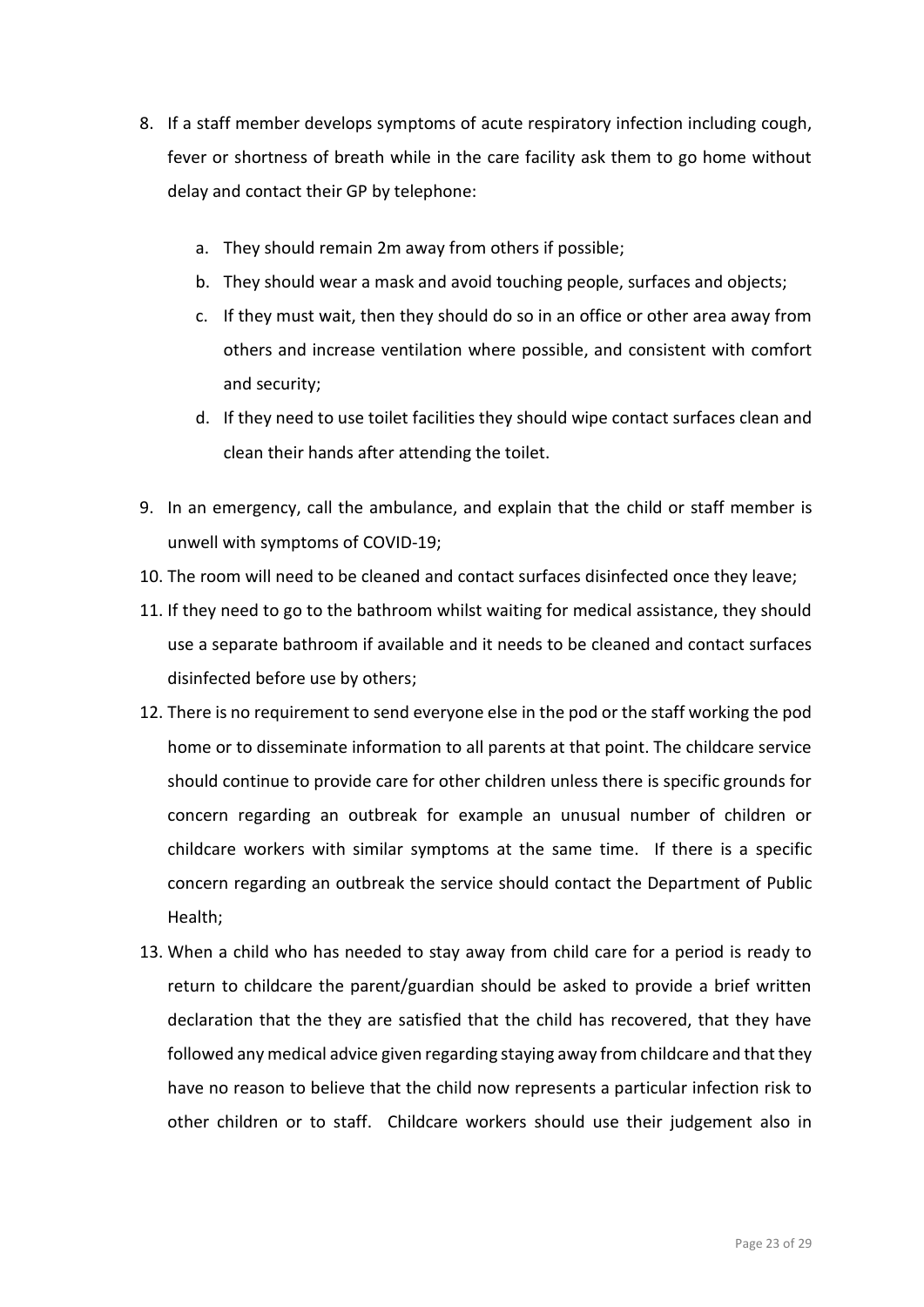considering if the child is well enough to return to childcare. It is not appropriate to require certification from a medical practitioner.

Note. If a child requires first aid in a childcare setting please see guidance from PHECC at the link below.

# [https://www.phecit.ie/PHECC/Publications\\_and\\_Resources/Newsletters/Newsletter\\_Items/](https://www.phecit.ie/PHECC/Publications_and_Resources/Newsletters/Newsletter_Items/2020/PHECC_COVID_19_Advisory_v1.aspx) [2020/PHECC\\_COVID\\_19\\_Advisory\\_v1.aspx](https://www.phecit.ie/PHECC/Publications_and_Resources/Newsletters/Newsletter_Items/2020/PHECC_COVID_19_Advisory_v1.aspx)

# <span id="page-23-0"></span>**13. What to do if you are informed that a child who attends your childcare setting has confirmed COVID-19**

- 1. If you are informed that COVID-19 is diagnosed in a child who attends the facility it is important to confirm with the child's parents or guardians that they have a clear understanding of how long the child should stay away from childcare and that they know when it is appropriate for the child to return.
- 2. In the context of good practice as outlined in this guidance there is generally little additional action required in the childcare facility in response to a single case of COVID-19. Some additional cleaning may be required (see below)
- 3. Since September  $27<sup>th</sup>$  there is no requirement for contact tracing outside of the household setting when a single case of COVID-19 is diagnosed in a child aged less than 13 outside of the household setting. This means that the Department of Public Health will not contact the service as a matter of course when a child attending the facility is diagnosed with COVID-19. If you have particular concerns about your facility e.g. number of cases or specific queries, the HSE CCF line is still available and public health teams will support as necessary. If there are particular concern regarding a childcare facility for example high numbers of infection or specific issues, the Department of Public Health may contact the childcare centre directly. Further details on these changes are available at
- 4. [HTTPS://WWW.HPSC.IE/A-](https://www.hpsc.ie/a-z/respiratory/coronavirus/novelcoronavirus/guidance/educationguidance/FAQs%20for%20changes%20to%20contact%20tracing%20for%20children.pdf)[Z/RESPIRATORY/CORONAVIRUS/NOVELCORONAVIRUS/GUIDANCE/EDUCATIONGUID](https://www.hpsc.ie/a-z/respiratory/coronavirus/novelcoronavirus/guidance/educationguidance/FAQs%20for%20changes%20to%20contact%20tracing%20for%20children.pdf) [ANCE/FAQS%20FOR%20CHANGES%20TO%20CONTACT%20TRACING%20FOR%20CHI](https://www.hpsc.ie/a-z/respiratory/coronavirus/novelcoronavirus/guidance/educationguidance/FAQs%20for%20changes%20to%20contact%20tracing%20for%20children.pdf) [LDREN.PDF](https://www.hpsc.ie/a-z/respiratory/coronavirus/novelcoronavirus/guidance/educationguidance/FAQs%20for%20changes%20to%20contact%20tracing%20for%20children.pdf)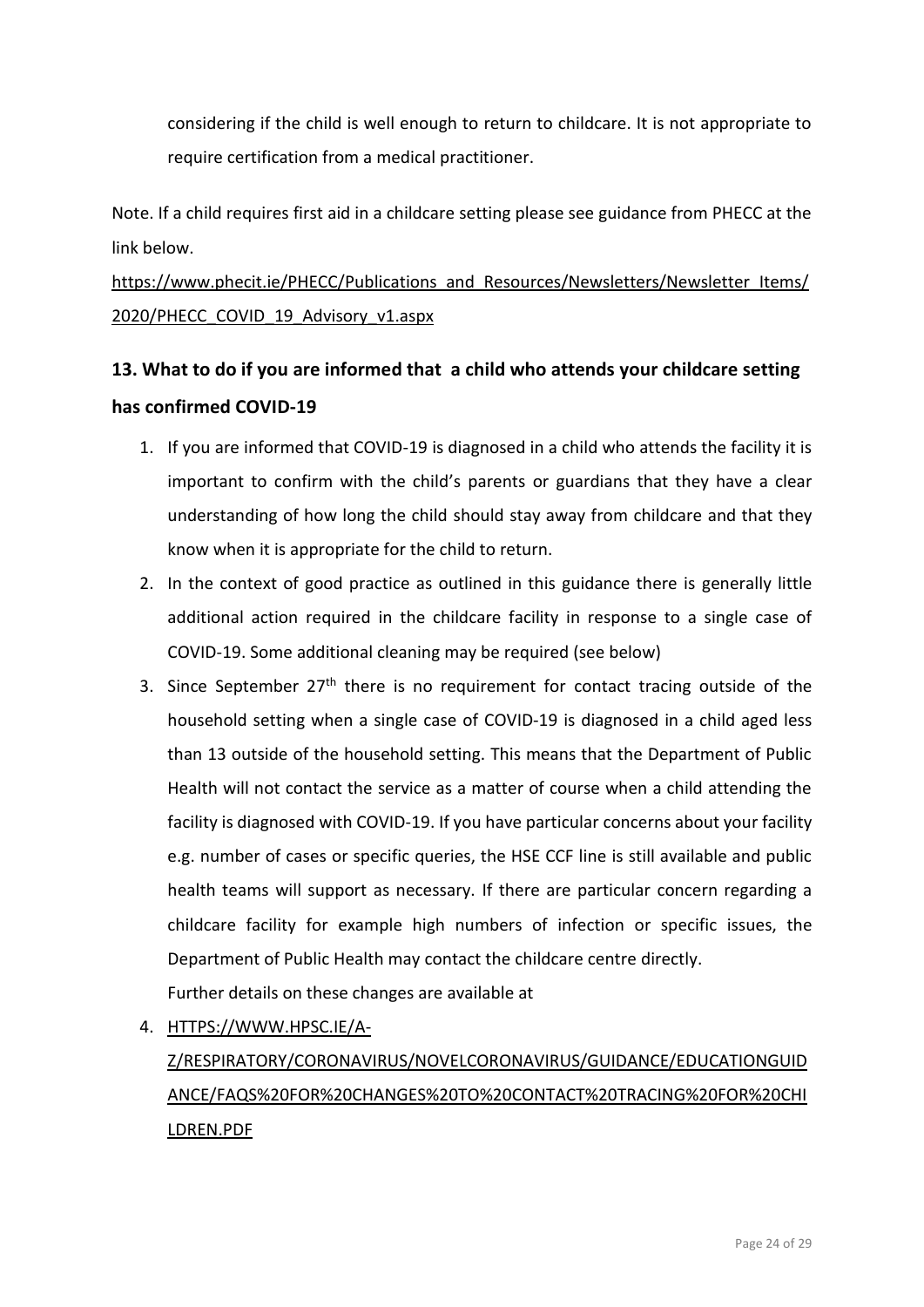5. If contact tracing is not required and initiated by the Department of Public Health it is important that the childcare centre respect the right to privacy of children and families.

## <span id="page-24-0"></span>**14. Advice on cleaning, laundry and disposal of rubbish**

Liquid particles (droplets and smaller particles) carrying the virus that causes COVID-19 and other respiratory infections can fall from the air on to surfaces such as tabletops, toys, and other things that we touch. If people contaminate their hands while sneezing or coughing they may contaminate surfaces by touching them. A person may become infected when they touch a contaminated object or surface and they then touch their own mouth, nose or eyes. For example someone may touch a contaminated door handle and then rub their eyes or put something in their mouth. The virus cannot grow on surfaces but it can survive if they are not cleaned. The virus gradually dies off over time and under most circumstances, the amount of infectious virus on any contaminated surfaces is likely to have decreased significantly by 72 hours. Regular cleaning of frequently –touched hard surfaces and of hands will therefore help to reduce the risk of infection.

Once a person with suspected COVID-19 is identified in a childcare setting all surfaces that the person has been in contact with should be cleaned and disinfected.

- 1. Cleaning is best achieved using a general-purpose detergent and warm water, clean cloths, mops and the mechanical action of wiping/scrubbing. The area should then be rinsed and dried;
- 2. The routine use of disinfectants is generally not appropriate but is recommended in specific circumstances where there is a higher risk of cross-infection for example someone has become ill with an infection such as COVID-19 whilst in the childcare facility or if there has been a spillage of blood, faeces or vomit. See Table 1;
- 3. Disinfectants are potentially hazardous and must be used with caution and according to the manufacturer's instructions. Surfaces and items must generally be cleaned before a disinfectant is applied as most disinfectants are inactivated by dirt however there are products that facilitate a combined cleaning and disinfection (2 in 1) process.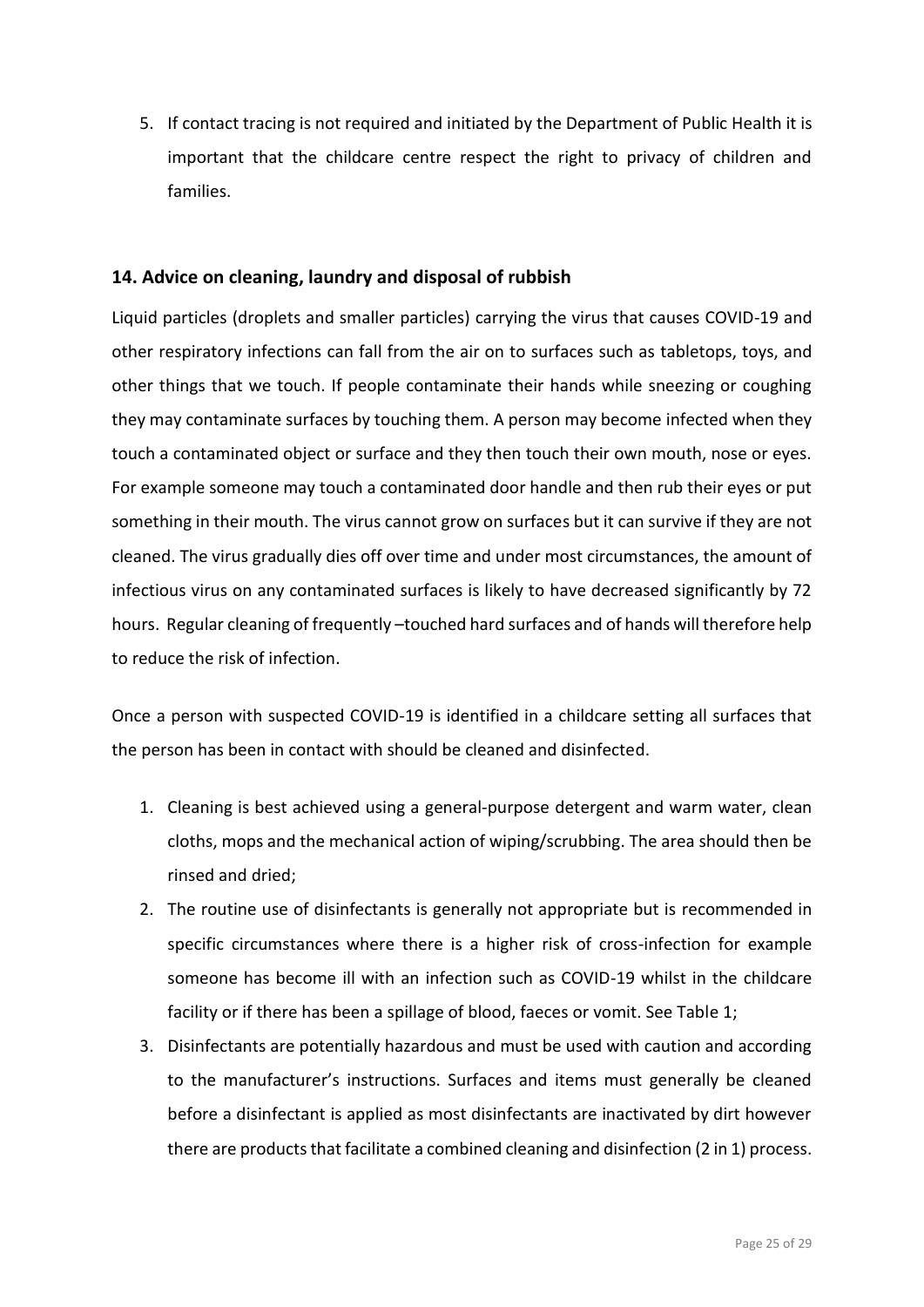# Table1. Cleaning options for childcare settings

|                           | Routine                            | <b>Post COVID case</b>                     |
|---------------------------|------------------------------------|--------------------------------------------|
| <b>Surfaces</b>           | Neutral detergent                  | 0.05%<br>sodium<br>Detergent AND           |
|                           |                                    | hypochlorite OR Virucidal disinfectant     |
| <b>Toilets</b>            | Neutral detergent<br>AND           | Detergent and 0.1% sodium hypochlorite     |
|                           | (optional) 0.1%<br>Sodium          | OR other Virucidal disinfectant            |
|                           | Hypochlorite<br>other<br><b>OR</b> |                                            |
|                           | virucidal disinfectant             |                                            |
| <b>Cleaning equipment</b> | Non -disposable cleaned at         | Non-disposable cleaned and disinfected     |
|                           | the end of cleaning session        | with 0.1% sodium hypochlorite OR other     |
|                           |                                    | virucidal disinfectant                     |
| Personal protective       | Uniform<br>AND<br>household        | Uniform AND plastic apron (if available)   |
| equipment for             | gloves                             | AND household gloves                       |
| cleaning staff            |                                    |                                            |
| Waste management          | Domestic waste stream              | Place in plastic bag and tie and leave for |
|                           |                                    | collection in the normal domestic waste    |
|                           |                                    | stream                                     |

Adapted from Table 1. ECDC Technical Report. Disinfection of environments in healthcare and non-healthcare settings potentially contaminated with SARS-CoV-2. March 2020.

- 1. The manufacturer's instructions for mixing, using and storing solutions must always be followed;
- 2. Using excessive amounts of cleaning agents or disinfectant will not clean better or result in better disinfection but it may damage work surfaces, make floors slippery and give off unpleasant odours;
- 3. Water should be changed when it looks dirty, after cleaning bathrooms and after cleaning the kitchen;
- 4. Always clean the least dirty items and surfaces first (for example countertops before floors, sinks before toilets);
- 5. Always clean high surfaces first, and then low surfaces;
- 6. Separate colour coded cleaning cloths and cleaning equipment should be used for kitchen areas, classrooms and toilets;
- 7. Cleaning cloths can either be disposable or reusable. Disposable cloths should be disposed of each day;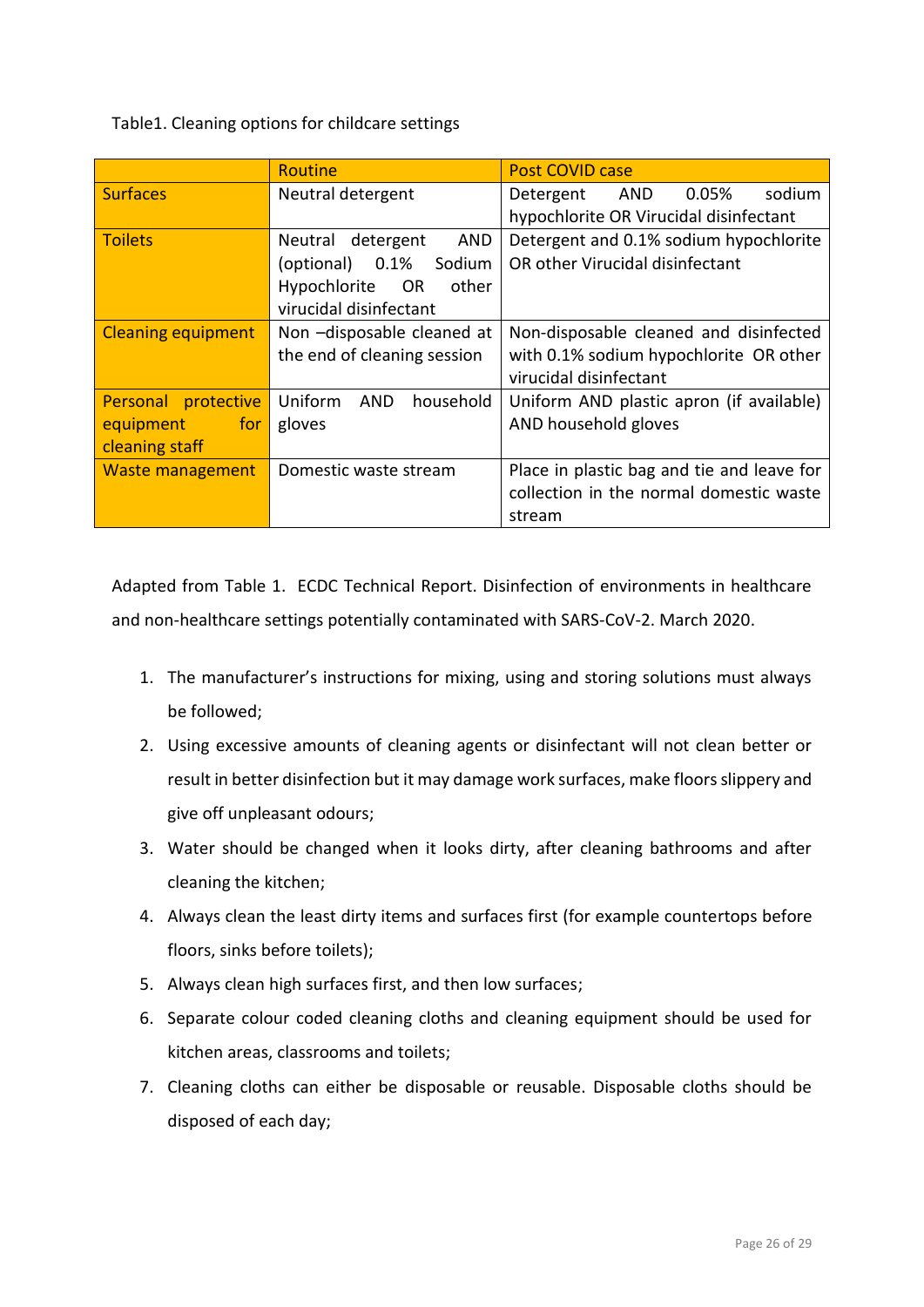- 8. Ideally, reusable cloths should be laundered daily on a hot wash cycle (at least 60°C) in a washing machine and then tumble dried;
- 9. Ideally, mop heads should be removed and washed in the washing machine at 60°C at the end of each day or in accordance with the manufacturer's instructions;
- 10. If a setting does not have a washing machine, after use the cloths and mops should be cleaned thoroughly with warm water and detergent, then disinfected using a low concentration of household bleach rinsed and air dried;
- 11. Mop heads/buckets should not be cleaned in a sink that is used for food preparation;
- 12. Mop heads should not be left soaking in dirty water;
- 13. Buckets should be emptied after use, washed with detergent and warm water and stored dry;
- 14. If equipment is stored wet, it allows some infectious microorganisms to grow increasing the risk of cross infection. Viruses such as the SARS-CoV-2 virus cannot grow in this setting;
- 15. Waste bins should be emptied on a daily basis.

# **Tips for cleaning/disinfecting rooms where a child or staff member with suspected or confirmed COVID-19 was present (see Table 1 above)**

- 1. Once the room is vacated, the room should not be reused until the room has been thoroughly cleaned and disinfected and all surfaces are dry;
- 2. The person assigned to clean the area should avoid touching their face while they are cleaning and should wear household or disposable single use non-sterile nitrile gloves and a disposable plastic apron (if one is available);
- 3. Where possible open a window or door to provide ventilation while cleaning;
- 4. Clean the environment and the furniture using disposable cleaning cloths and a household detergent followed by disinfection with a chlorine based product such as sodium hypochlorite (often referred to as household bleach). Chlorine based products are available in different formats including wipes. Alternatively use a 2 in 1 process of cleaning and disinfection with a single product for example certain wipes;
- 5. If you are not familiar with chlorine based disinfectants then please refer to the HPSC Management of Infectious Diseases in Schools available at <https://www.hpsc.ie/az/lifestages/schoolhealth/>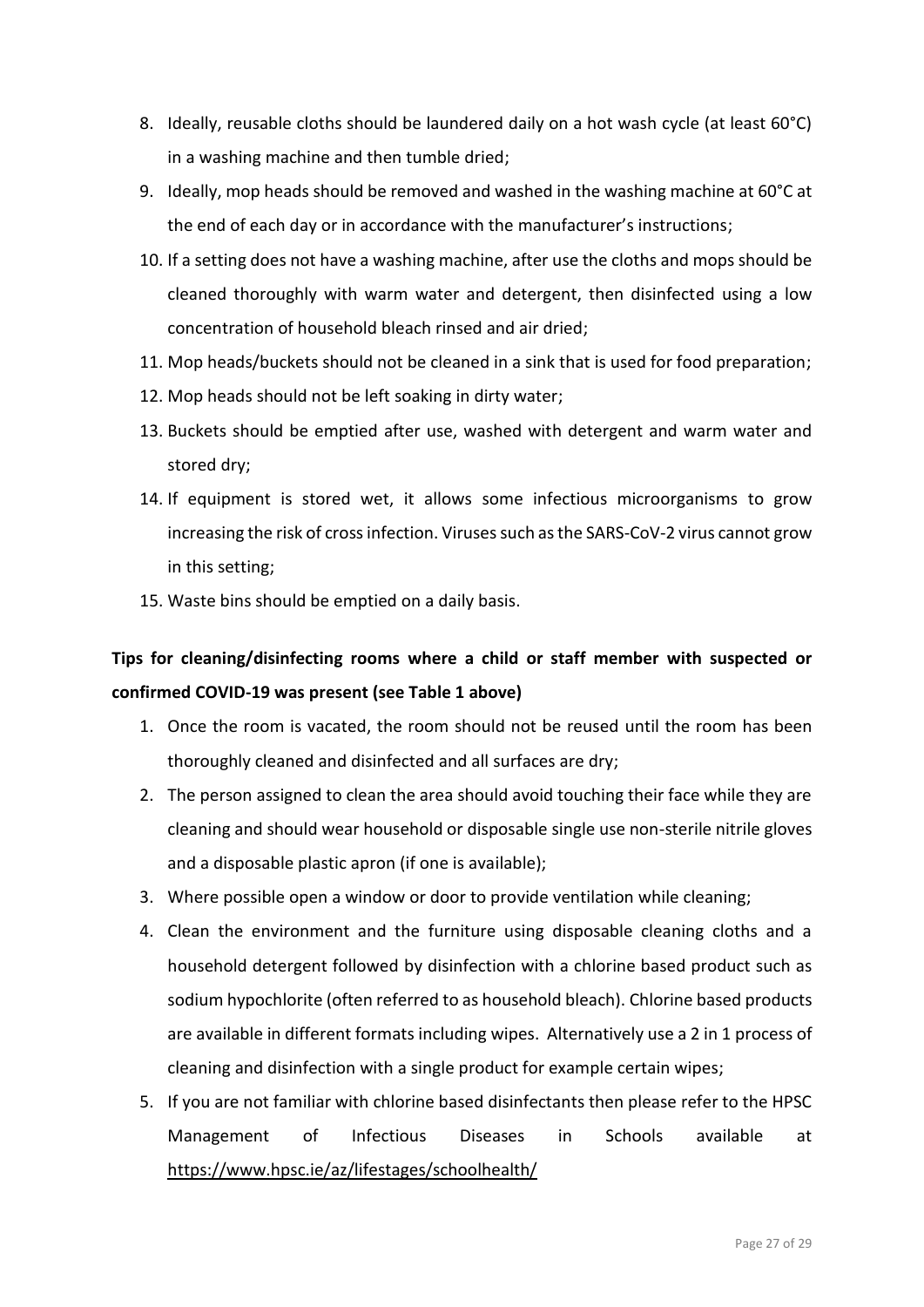- 6. Pay special attention to frequently touched flat surfaces, the backs of chairs, couches, door handles and any surfaces or items that are visibly soiled with body fluids;
- 7. Once the room has been cleaned and disinfected and all surfaces are dry, the room can be put back into use;
- 8. Carpets (if present) do not require special cleaning unless there has been a spillage however for ease of cleaning, it is preferable to avoid carpets in areas of a childcare facility where children are cared for.

## *Cleaning of communal areas if a person is diagnosed with COVID-19*

If the child or adult diagnosed with COVID-19 spent time in a communal area like a play area or sleeping area or if they used the toilet or bathroom facilities, then these areas should be cleaned with household detergent followed by a disinfectant (as outlined above) as soon as is practicably possible.

1. Pay special attention to frequently touched sites including door handles, backs of chairs, taps of washbasins, toilet handles. Once cleaning and disinfection have been completed and all surfaces are completely dry, the area can be put back into use.

## *Laundry if a person is diagnosed with COVID-19*

- 1. Laundry for example from cots should be washed at the highest temperature that the material can stand;
- 2. Items can be tumble dried and ironed using a hot setting/ steam iron if required;
- 3. Household/rubber gloves can be worn when handling dirty laundry and items should be held away from your clothing. The gloves can be washed prior to removal and dried for reuse. Hands should be washed thoroughly with soap and water after removing the gloves;

4. If gloves are not available, hands should be washed thoroughly after handling laundry. *Managing rubbish if a person is diagnosed with COVID-19*

1. All personal waste including used tissues and all cleaning waste should be placed in a plastic rubbish bag. The bag should be closed securely and placed with other domestic waste;